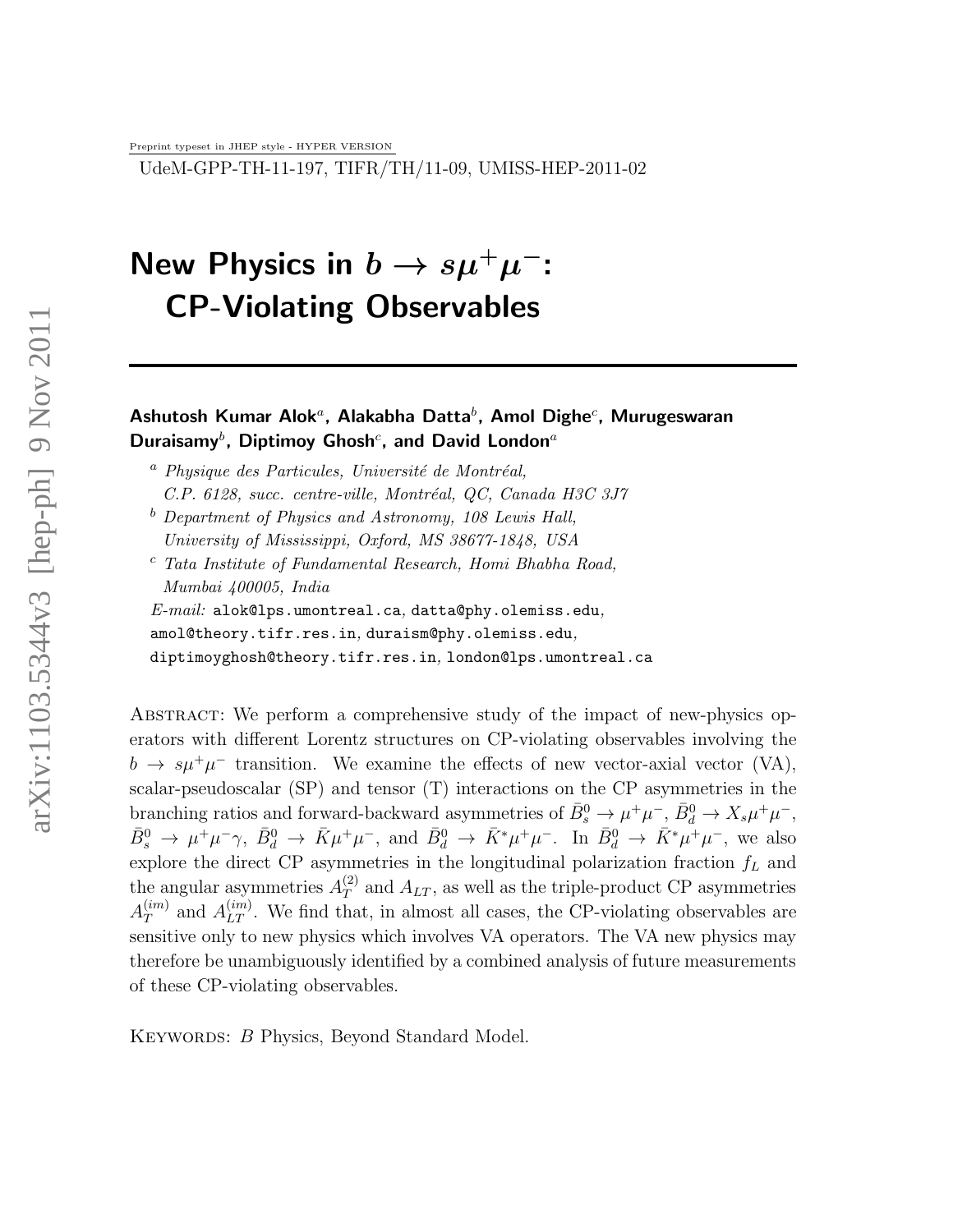### Contents

|    | 1. Introduction                                                                  | 1              |
|----|----------------------------------------------------------------------------------|----------------|
|    | 2. $b \rightarrow s\mu^{+}\mu^{-}$ Operators                                     | 3              |
|    | Effective Hamiltonian in the SM and with NP<br>2.1                               | 3              |
|    | 2.2<br>Constraints on NP couplings                                               | 4              |
|    | 2.3<br>CP-violating effects                                                      | $\overline{5}$ |
|    | 3. $\bar{B}^0_s \to \mu^+ \mu^-$                                                 | $\overline{7}$ |
|    | 4. $\bar{B}_d^0 \to X_s \mu^+ \mu^-$                                             | 8              |
|    | 5. $\bar{B}_s^0 \to \mu^+ \mu^- \gamma$                                          | 9              |
|    | 6. $\bar{B}_d^0 \to \bar{K} \mu^+ \mu^-$                                         | 11             |
|    | 7. $\bar{B}_d^0 \to \bar{K}^* \mu^+ \mu^-$                                       | 12             |
|    | Direct CP asymmetries in the DBR and $A_{FB}$<br>7.1                             | 13             |
|    | Direct CP asymmetry in the polarization fraction $f_L$<br>7.2                    | 14             |
|    | Direct CP asymmetries in the angular asymmetries $A_T^{(2)}$ and $A_{LT}$<br>7.3 | 15             |
|    | CP-violating triple-product asymmetries<br>7.4                                   | 18             |
| 8. | Discussion and summary                                                           | 20             |

### 1. Introduction

The B factories have taken us to the luminosity frontier with more than a billion  $B^+/B_d$  mesons, and the Tevatron experiments have provided us with invaluable data on  $B_s$  mesons. We have now entered the precision era of  $B$  physics. The Standard Model (SM) has been successful in explaining most of the data to date. However, this is now the time to look forward to precision tests, with the ATLAS and CMS experiments already running, the LHCb expected to start recording data soon, and the Super-B factories on their way. One can now be ambitious and not only look for new-physics (NP) effects, but also try to identify the kind of NP involved.

Though there is no unambiguous signal of NP so far in all of the B decays we have observed, some possible hints of NP have recently surfaced in modes involving  $b \rightarrow s$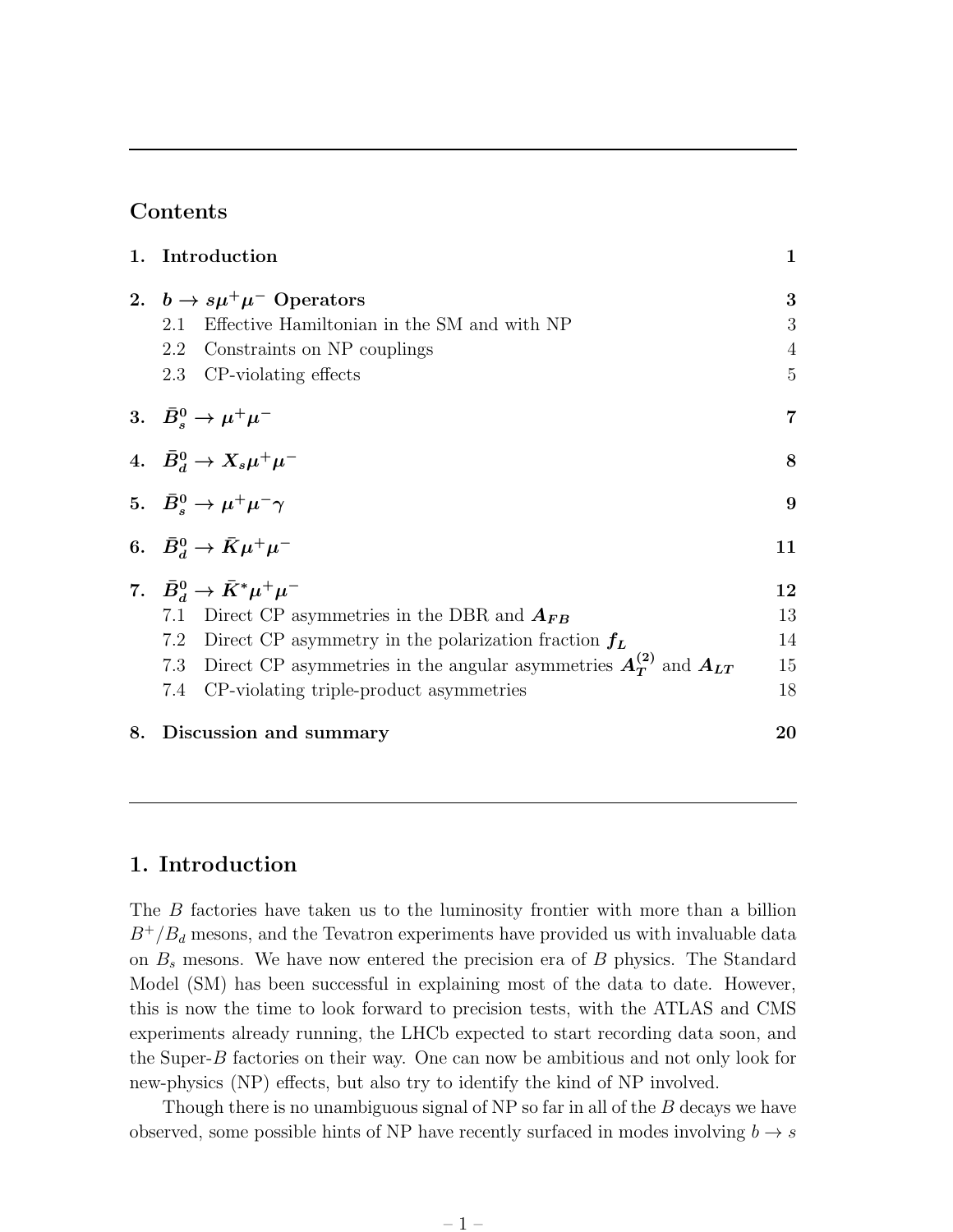transitions. These include measurements of CP-averaged quantities such as the large transverse polarization in  $B \to \phi K^*$  [1, 2], and the anomalous forward-backward asymmetry in  $B \to K^*\mu^+\mu^-$  [3, 4, 5]. There are also measurements of CP-violating quantities such as the difference between the mixing-induced CP asymmetries seen in  $b \to s$  penguin decays and in  $B_d \to J/\psi K_S$  [6, 7, 8], the large CP asymmetry in  $B_s \to J/\psi \phi$  [9], and the anomalous CP asymmetry in like-sign dimuon signals [10].

In the companion paper [11], we performed a general analysis with all possible Lorentz structures of NP in the transition  $b \to s\mu^+\mu^-$ . We included NP vector-axial vector (VA), scalar-pseudoscalar (SP), and tensor (T)  $b \rightarrow s\mu^{+}\mu^{-}$  operators, and explored their possible effects on the decays  $\bar{B}^0_s \to \mu^+\mu^-$ ,  $\bar{B}^0_d \to X_s\mu^+\mu^-$ ,  $\bar{B}^0_s \to \mu^+\mu^-\gamma$ ,  $\bar{B}^0_d \to \bar{K} \mu^+\mu^-$ , and  $\bar{B}^0_d \to \bar{K}^*\mu^+\mu^-$ . We focused on CP-conserving observables such as differential branching ratios, forward-backward asymmetries, polarization fractions, and the asymmetries  $A_T^{(2)}$  $T_T^{(2)}$ ,  $A_{LT}$  in  $\bar{B}_d^0 \to \bar{K}^* \mu^+ \mu^-$ . Because we only considered CP-conserving observables, all the NP couplings were taken to be real. We computed the effects of all NP operators, individually and in all combinations, on these observables.

The CP-violating observables in various  $b \to s\mu^+\mu^-$  decays in the SM as well as in some NP models have been studied in Refs. [12, 13, 14, 15, 16, 17, 18, 19, 20, 21, 22, 23, 24, 25, 26, 27] In this paper, we explore the CP-violating quantities that may be measured in the same decay modes by allowing the new couplings to be complex. The introduction of complex couplings has two effects. First, some quantities which were taken to be CP-conserving above now display CP-violation, i.e. the quantities take different values in the CP-conjugate decays. The difference between the value of a measurement in a decay and in its CP-conjugate counterpart is then a CP-violating observable. Second, new observables appear which vanish in the CP-conserving limit. (These were not considered in Ref. [11] for this reason.) These essentially correspond to the CP-violating triple-product asymmetries  $A_T^{(im)}$ T and  $A_{LT}^{(im)}$  in  $\bar{B}_d^0 \to \bar{K}^* \mu^+ \mu^-$ , which may be obtained from the angular distribution in this decay. Our goal is to identify those quantities for which there may be large effects due to the presence of NP. In such cases, we try to find salient features of the effects of NP, which may help us identify the Lorentz structure of the NP involved.

Here we have taken the NP to be present only in the effective  $b \to s\mu^+\mu^$ operator. While this can, in principle, contribute to CP violation in  $B_d$ - $\bar{B}_d$  and  $B_s$ - $\bar{B}_s$  mixing, it is a higher-order effect, and hence negligible compared to the SM contribution. We therefore neglect mixing-induced (indirect) CP violation in this work, and focus only on CP violation in the decay. In the SM, such CP violation is expected to be close to zero in  $b \to s$  transitions. A naive estimate indicates that this asymmetry will be  $\sim 10^{-3}$  [20, 23], but even if next-to-leading order (NLO) QCD corrections and hadronic uncertainties are included, it is observed that the CP asymmetry will not exceed 1% [24, 25, 28]. Thus, if a large CP-violating effect, more than a few percent, is observed in any of the  $b \to s\mu^+\mu^-$  channels, this will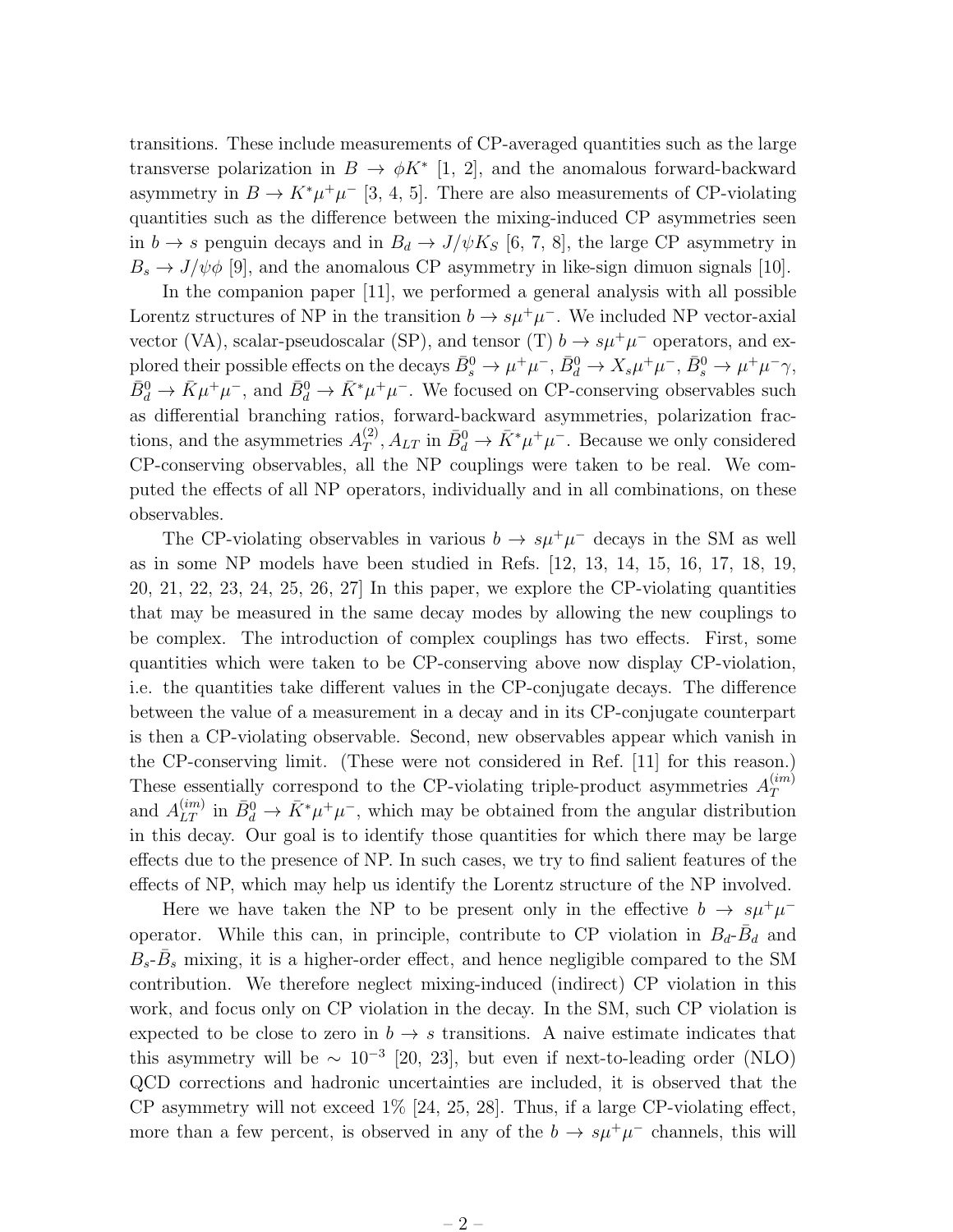therefore be a clear signature of NP. In this paper, we go further and explore the extent to which the Lorentz structure of NP can be ascertained from the CP-violating measurements.

The paper is organized as follows. We begin in Sec. 2 by describing the effective Hamiltonian with NP operators and new couplings. Although the formalism is the same as that used in Ref. [11], the constraints on the NP couplings are now more relaxed since the couplings are allowed to be complex. We also present an overview of the types of CP-violating observables which are examined. In Sec. 3 we note that there are essentially no measurable CP-violating quantities in the mode  $\bar{B}_s^0 \to \mu^+ \mu^-$ . We then consider the decays  $\bar{B}_d^0 \to X_s \mu^+ \mu^-$  (Sec. 4),  $\bar{B}_s^0 \to \mu^+ \mu^- \gamma$  (Sec. 5), and  $\bar{B}^0_d \to \bar{K}\mu^+\mu^-$  (Sec. 6). In these sections we examine the same observables as in Ref. [11], this time looking at the asymmetries between these processes and their CP-conjugates. In Sec. 7, we study the CP asymmetries in  $\bar{B}_d^0 \to \bar{K}^* \mu^+ \mu^-$  for the observables considered in Ref. [11], and in addition we explore new observables that vanish in the CP-conserving limit (triple products). We summarize our findings in Sec. 8 and discuss their implications.

## 2.  $b \to s \mu^+ \mu^-$  Operators

#### 2.1 Effective Hamiltonian in the SM and with NP

Our formalism is identical to that used in Ref. [11]. We repeat it here briefly for the sake of completeness. Within the SM, the effective Hamiltonian for the quark-level transition  $b \to s\mu^+\mu^-$  is

$$
\mathcal{H}_{\text{eff}}^{SM} = -\frac{4G_F}{\sqrt{2}} V_{ts}^* V_{tb} \left\{ \sum_{i=1}^6 C_i(\mu) \mathcal{O}_i(\mu) + C_7 \frac{e}{16\pi^2} \left[ \bar{s} \sigma_{\mu\nu} (m_s P_L + m_b P_R) b \right] F^{\mu\nu} \right. \\ \left. + C_9 \frac{\alpha_{em}}{4\pi} \left( \bar{s} \gamma^\mu P_L b \right) \bar{\mu} \gamma_\mu \mu + C_{10} \frac{\alpha_{em}}{4\pi} \left( \bar{s} \gamma^\mu P_L b \right) \bar{\mu} \gamma_\mu \gamma_5 \mu \right\} + h.c., \tag{2.1}
$$

where  $P_{L,R} = (1 \mp \gamma_5)/2$ . The operators  $\mathcal{O}_i$   $(i = 1,..6)$  correspond to the  $P_i$  in Ref. [29], and  $m_b = m_b(\mu)$  is the running b-quark mass in the  $\overline{\text{MS}}$  scheme. We use the SM Wilson coefficients  $(C_i)$  as given in Ref. [25].

The effective Hamiltonian in the presence of NP is

$$
\mathcal{H}_{\text{eff}}(b \to s\mu^{+}\mu^{-}) = \mathcal{H}_{\text{eff}}^{SM} + \mathcal{H}_{\text{eff}}^{VA} + \mathcal{H}_{\text{eff}}^{SP} + \mathcal{H}_{\text{eff}}^{T} + h.c., \qquad (2.2)
$$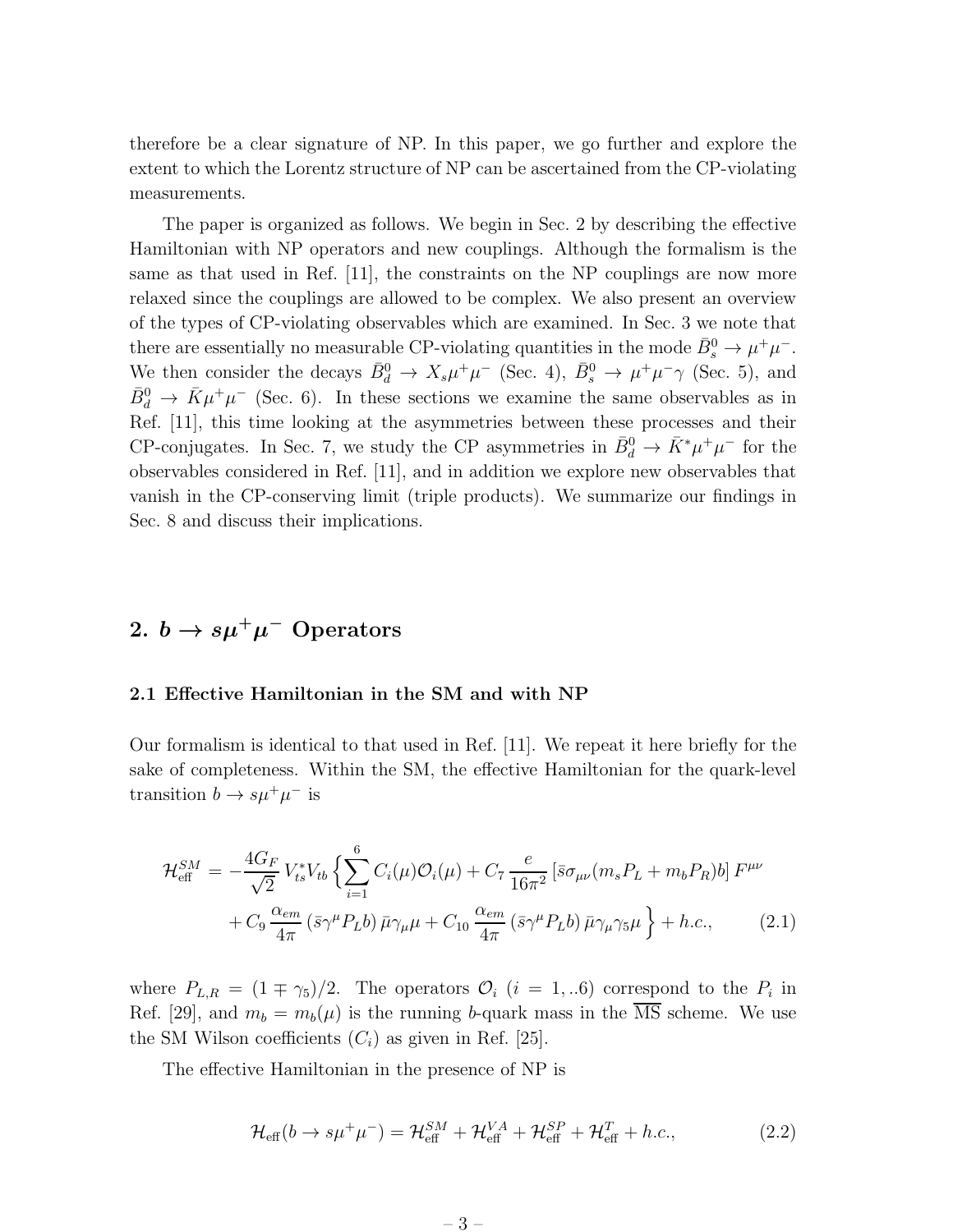where

$$
\mathcal{H}_{\text{eff}}^{VA} = -\frac{4G_F}{\sqrt{2}} \frac{\alpha_{em}}{4\pi} V_{ts}^* V_{tb} \left\{ R_V \left( \bar{s} \gamma^\mu P_L b \right) \bar{\mu} \gamma_\mu \mu + R_A \left( \bar{s} \gamma^\mu P_L b \right) \bar{\mu} \gamma_\mu \gamma_5 \mu \right. \\ \left. + R_V' \left( \bar{s} \gamma^\mu P_R b \right) \bar{\mu} \gamma_\mu \mu + R_A' \left( \bar{s} \gamma^\mu P_R b \right) \bar{\mu} \gamma_\mu \gamma_5 \mu \right\} \,, \tag{2.3}
$$

$$
\mathcal{H}_{\text{eff}}^{SP} = -\frac{4G_F}{\sqrt{2}} \frac{\alpha_{em}}{4\pi} V_{ts}^* V_{tb} \left\{ R_S \left( \bar{s} P_R b \right) \bar{\mu} \mu + R_P \left( \bar{s} P_R b \right) \bar{\mu} \gamma_5 \mu \right. \\ \left. + R_S' \left( \bar{s} P_L b \right) \bar{\mu} \mu + R_P' \left( \bar{s} P_L b \right) \bar{\mu} \gamma_5 \mu \right\}, \tag{2.4}
$$

$$
\mathcal{H}_{\text{eff}}^{T} = -\frac{4G_{F}}{\sqrt{2}} \frac{\alpha_{em}}{4\pi} V_{ts}^{*} V_{tb} \left\{ C_{T} (\bar{s}\sigma_{\mu\nu}b) \bar{\mu}\sigma^{\mu\nu}\mu + iC_{TE} (\bar{s}\sigma_{\mu\nu}b) \bar{\mu}\sigma_{\alpha\beta}\mu \epsilon^{\mu\nu\alpha\beta} \right\} (2.5)
$$

are the new contributions. Here,  $R_V, R_A, R'_V, R'_A, R_S, R_P, R'_S, R'_P, C_T$  and  $C_{TE}$  are the NP effective couplings. In our numerical analysis in this paper, we take all NP couplings to be complex. As in Ref. [11], we do not include NP through the  $O_7 = \bar{s}\sigma^{\alpha\beta}P_Rb F_{\alpha\beta}$  operator or its chirally-flipped counterpart  $O'_7 = \bar{s}\sigma^{\alpha\beta}P_Lb F_{\alpha\beta}$ .

#### 2.2 Constraints on NP couplings

The constraints on the NP couplings in  $b \to s\mu^+\mu^-$  come mainly from the upper bound on the branching ratio  $B(\bar{B}^0_s \to \mu^+\mu^-)$  and the measurements of the total branching ratios  $B(\bar{B}_{d}^{0} \to X_{s}\mu^{+}\mu^{-})$  and  $B(\bar{B}_{d}^{0} \to \bar{K}\mu^{+}\mu^{-})$  [30, 31, 32]:

$$
B(\bar{B}_s^0 \to \mu^+ \mu^-) < 4.70 \times 10^{-8} \quad (90\% \text{ C.L.}), \tag{2.6}
$$

$$
B(\bar{B}_d^0 \to X_s \mu^+ \mu^-) = \begin{cases} (1.60 \pm 0.50) \times 10^{-6} \text{ (low } q^2) \\ (0.44 \pm 0.12) \times 10^{-6} \text{ (high } q^2) \end{cases}, \tag{2.7}
$$

$$
B(\bar{B}_d^0 \to \bar{K}\mu^+\mu^-) = (4.5^{+1.2}_{-1.0}) \times 10^{-7} , \qquad (2.8)
$$

where the low- $q^2$  and high- $q^2$  regions correspond to 1  $\text{GeV}^2 \le q^2 \le 6 \text{ GeV}^2$  and  $q^2 \geq 14.4 \text{ GeV}^2$ , respectively. Here  $q^2$  is the invariant mass squared of the two muons.

We consider all the NP couplings  $R_i$  to be complex and parametrize them as

$$
R_i = |R_i| e^{i\phi_{R_i}}, \qquad (2.9)
$$

where  $i = V, A, S, P, T, TE$  and  $-\pi \leq \phi_{R_i} \leq \pi$ . The bounds on these couplings will in general depend on which operators are present. While we take the correlations in these constraints into account in our numerical calculations, for the sake of simplicity we only give the bounds when the NP operators (VA, SP, T) are present individually.

If the only NP couplings present are  $R_{V,A}$ , we obtain

$$
\frac{|\text{Re}(R_V) + 2.8|^2}{(6.3)^2} + \frac{|\text{Im}(R_V)|^2}{(6.0)^2} \le 1.0 \,, \quad \frac{|\text{Re}(R_A) - 4.1|^2}{(6.1)^2} + \frac{|\text{Im}(R_A)|^2}{(6.0)^2} \le 1.0 \,. \tag{2.10}
$$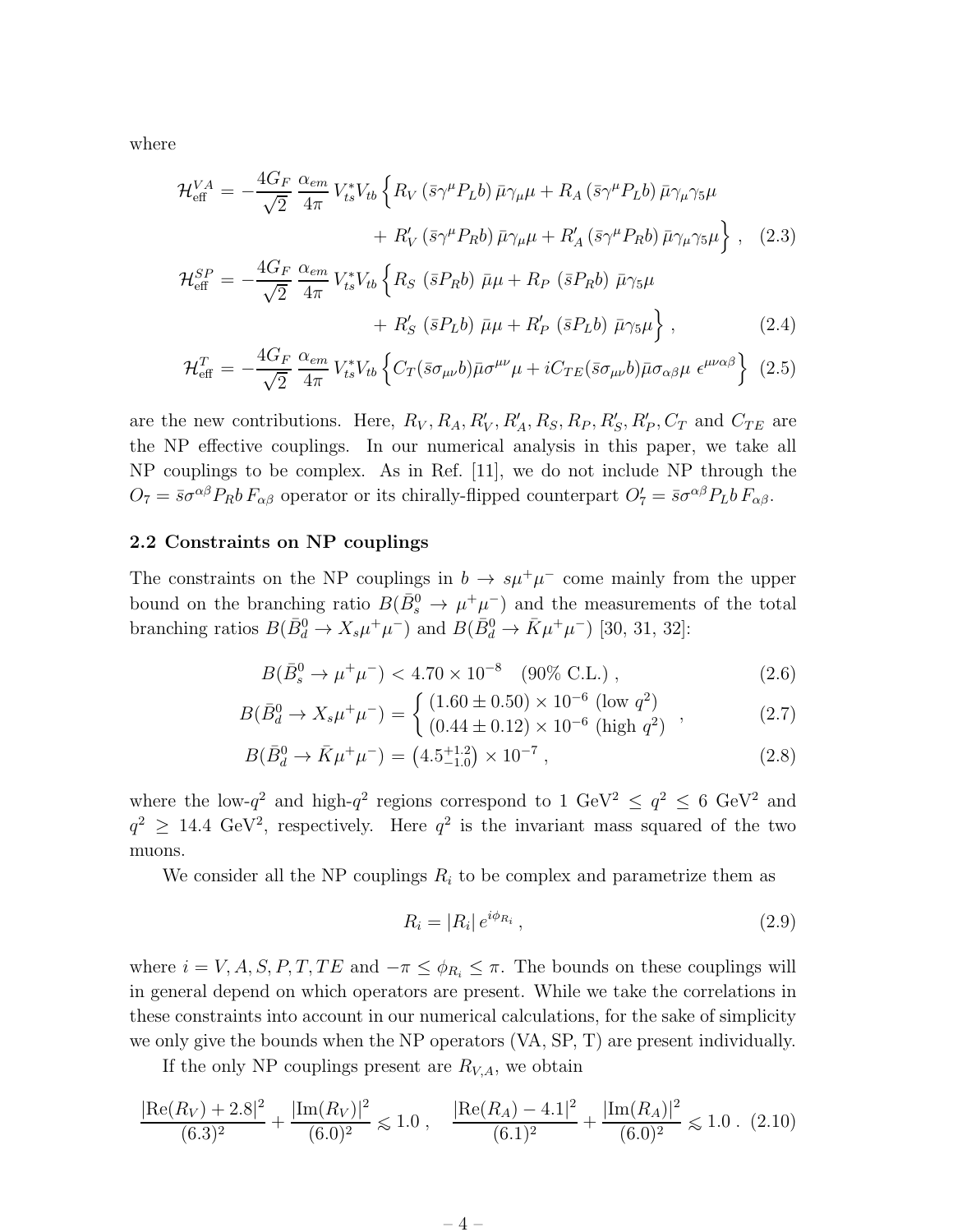If the only NP couplings present are  $R'_{V,A}$ , the constraints are

$$
\frac{|\text{Re}(R'_V)|^2}{(3.5)^2} + \frac{|\text{Im}(R'_V)|^2}{(4.0)^2} \le 1.0 \;, \quad \frac{|\text{Re}(R'_A)|^2}{(3.5)^2} + \frac{|\text{Im}(R'_A)|^2}{(4.0)^2} \le 1.0 \; . \tag{2.11}
$$

For the SP operators, the present upper bound on  $B(\bar{B}^0_s \to \mu^+\mu^-)$  provides the limit

$$
|R_S - R'_S|^2 + |R_P - R'_P|^2 \leqslant 0.44 \ . \tag{2.12}
$$

This constitutes a severe constraint on the NP couplings if only  $R_{S,P}$  or  $R'_{S,P}$  are present. However, if both types of operators are present, these bounds can be evaded due to cancellations between the  $R_{S,P}$  and  $R'_{S,P}$ . In that case,  $B(\bar{B}_{d}^{0} \to X_{s}\mu^{+}\mu^{-})$  and  $B(\bar{B}_d^0 \to \bar{K}\mu^+\mu^-)$  can still bound these couplings. The stronger bound is obtained from the measurement of the latter quantity, which yields

$$
|R_S|^2 + |R_P|^2 \leq 9 \,, \quad R_S \approx R'_S \,, \quad R_P \approx R'_P \,. \tag{2.13}
$$

Finally, the constraints on the NP tensor operators come entirely from  $B(\bar{B}^0_d \rightarrow$  $X_s \mu^+ \mu^-$ ). When only the T operators are present,

$$
|C_T|^2 + 4|C_{TE}|^2 \le 1.0 \tag{2.14}
$$

The constraints are not affected significantly if more than one type (VA, SP or T) of NP operators is present simultabeously.

#### 2.3 CP-violating effects

All CP-violating effects are due to the interference of (at least) two amplitudes with a relative weak phase. In principle, there can be three types of interference: SM-SM, SM-NP, NP-NP. In the SM, all contributions to the  $b \to s\mu^+\mu^-$  modes are proportional to the Cabibbo-Kobayashi-Maskawa (CKM) factors  $V_{tb}^*V_{ts}$ ,  $V_{cb}^*V_{cs}$ , or  $V_{ub}^*V_{us}$ . The term  $V_{cb}^*V_{cs}$  can be eliminated in terms of the other two using the unitarity of the CKM matrix. Furthermore, although  $V_{ub}^*V_{us}$  has a large weak phase, its magnitude is greatly suppressed relative to that of  $V_{tb}^*V_{ts}$ . Thus, to a good approximation, all nonzero SM contributions have the same weak phase, and so all CP-violating effects are predicted to be tiny in the SM.

There are two types of CP violation. The first is direct CP-violating asymmetries. Suppose that a particular B decay has two contributing amplitudes:  $i\mathcal{M}(B \text{ decay}) =$  $A_1 + A_2$ . Each amplitude has both a weak and a strong phase. The matrix element  $i$ *M* for the CP-conjugate decay is the same as  $i$ *M*, except that the weak phases change signs. CP violation is indicated by a nonzero value of  $|\mathcal{M}|^2 - |\overline{\mathcal{M}}|^2$ . It is straightforward to show that this is proportional to  $\sin \phi_w \sin \delta$ , where  $\phi_w$  and  $\delta$  are, respectively, the relative weak and strong phases between  $A_1$  and  $A_2$ . Direct CPviolating asymmetries therefore require that the interfering amplitudes have both a nonzero relative weak and strong phase.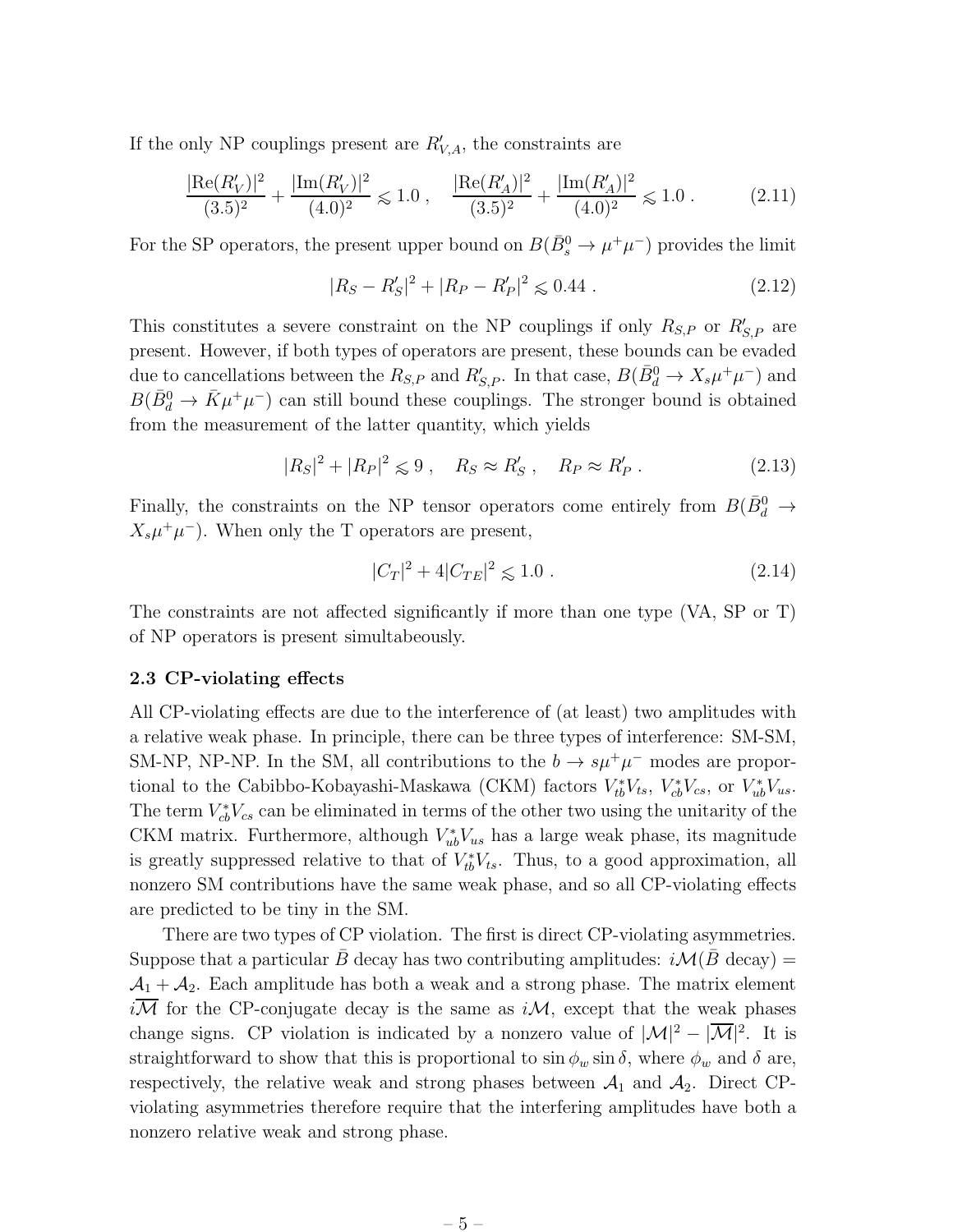The second type of CP violation is triple-product (TP) asymmetries. Suppose that the matrix element for the  $\bar{B}$  decay takes the form  $i\mathcal{M}(\bar{B} \text{ decay}) = \mathcal{A}_1 +$  $i{\cal A}_2\epsilon_{\mu\nu\rho\sigma}p_{\bar{B}}^{\mu}v_1^{\nu}v_2^{\rho}$  $2v_3^{\sigma}$ , where the  $v_i$  are spins or momenta of the final-state particles. The difference  $|\mathcal{M}|^2 - |\overline{\mathcal{M}}|^2$  is proportional to  $m_{\bar{B}}\vec{v}_1 \cdot (\vec{v}_2 \times \vec{v}_3) \sin \phi_w \cos \delta$ . By measuring the TP  $\vec{v}_1 \cdot (\vec{v}_2 \times \vec{v}_3)$  in both B and B decays, the TP asymmetry can be obtained. Note that the measurement of a nonzero  $TP$  in the  $B$  decay alone is not sufficient to establish CP violation, i.e. it does not necessarily imply a nonzero weak phase. A fake, CP-conserving TP can be produced if  $A_1$  and  $A_2$  have a relative strong phase. It is only by measuring the difference of  $TPs$  in  $B$  and  $B$  decays that the fake  $TP$ can be eliminated and a true, CP-violating signal produced [33].

Let us first turn to direct CP violation, which requires both a relative weak and strong phase between two interfering amplitudes. Now, strong phases are generated through the rescattering of the operators in the effective Hamiltonian. The NP strong phases involve only the (constrained) NP operators, and are therefore small [34]. Thus, direct CP asymmetries can never arise from NP-NP interference.

On the other hand, the SM strong phase is not so small. It is generated because the Wilson coefficient  $C_9^{\text{eff}}$ , which gets a contribution from a  $c\bar{c}$  quark loop, has an imaginary piece. ( $C_9^{\text{eff}}$  also gets a contribution from a  $u\bar{u}$  quark loop. But this is proportional to  $V_{ub}^*V_{us}$ , and hence negligible.) The quantity  $C_9^{\text{eff}}$  can be written as [25]

$$
C_9^{\text{eff}} = C_9(m_b) + h(z, \hat{m}_c) \left(\frac{4}{3}C_1 + C_2 + 6C_3 + 60C_5\right)
$$
  
 
$$
- \frac{1}{2}h(z, \hat{m}_b) \left(7C_3 + \frac{4}{3}C_4 + 76C_5 + \frac{64}{3}C_6\right)
$$
  
 
$$
- \frac{1}{2}h(z, 0) \left(C_3 + \frac{4}{3}C_4 + 16C_5 + \frac{64}{3}C_6\right) + \frac{4}{3}C_3 + \frac{64}{9}C_5 + \frac{64}{27}C_6.
$$
 (2.15)

Here  $z \equiv q^2/m_b^2$ , and  $\hat{m}_q \equiv m_q/m_b$  for all quarks q. The function  $h(z, \hat{m})$ represents the one-loop correction to the four-quark operators  $O_1-O_6$  and is given by [35, 23, 25]

$$
h(z, \hat{m}) = -\frac{8}{9} \ln \frac{m_b}{\mu_b} - \frac{8}{9} \ln \hat{m} + \frac{8}{27} + \frac{4}{9} x
$$
  

$$
-\frac{2}{9} (2+x) |1-x|^{1/2} \left\{ \left( \ln \left| \frac{\sqrt{1-x}+1}{\sqrt{1-x}-1} \right| - i\pi \right), \text{ for } x \le 1 ,\right. \\ 2 \arctan \frac{1}{\sqrt{x-1}}, \quad \text{ for } x > 1 ,
$$

where  $x \equiv 4\hat{m}^2/z$ . Thus, a nontrivial strong phase is generated when  $z \ge 4\hat{m}^2$ . This leads to the complex nature of  $C_9^{\text{eff}}$  in the SM. For example, typical values of  $C_9^{\text{eff}}$  in the low- and high- $q^2$  regions are  $C_9^{\text{eff}}(m_b) = 4.75 + 0.09i (z = 0.1)$ ,  $C_9^{\text{eff}}(m_b) = 4.76 +$ 0.88*i* ( $z = 0.7$ ).  $C_9^{\text{eff}}$  therefore has a nontrivial imaginary component, which implies that direct CP asymmetries can arise due to SM-NP interference. Since the SM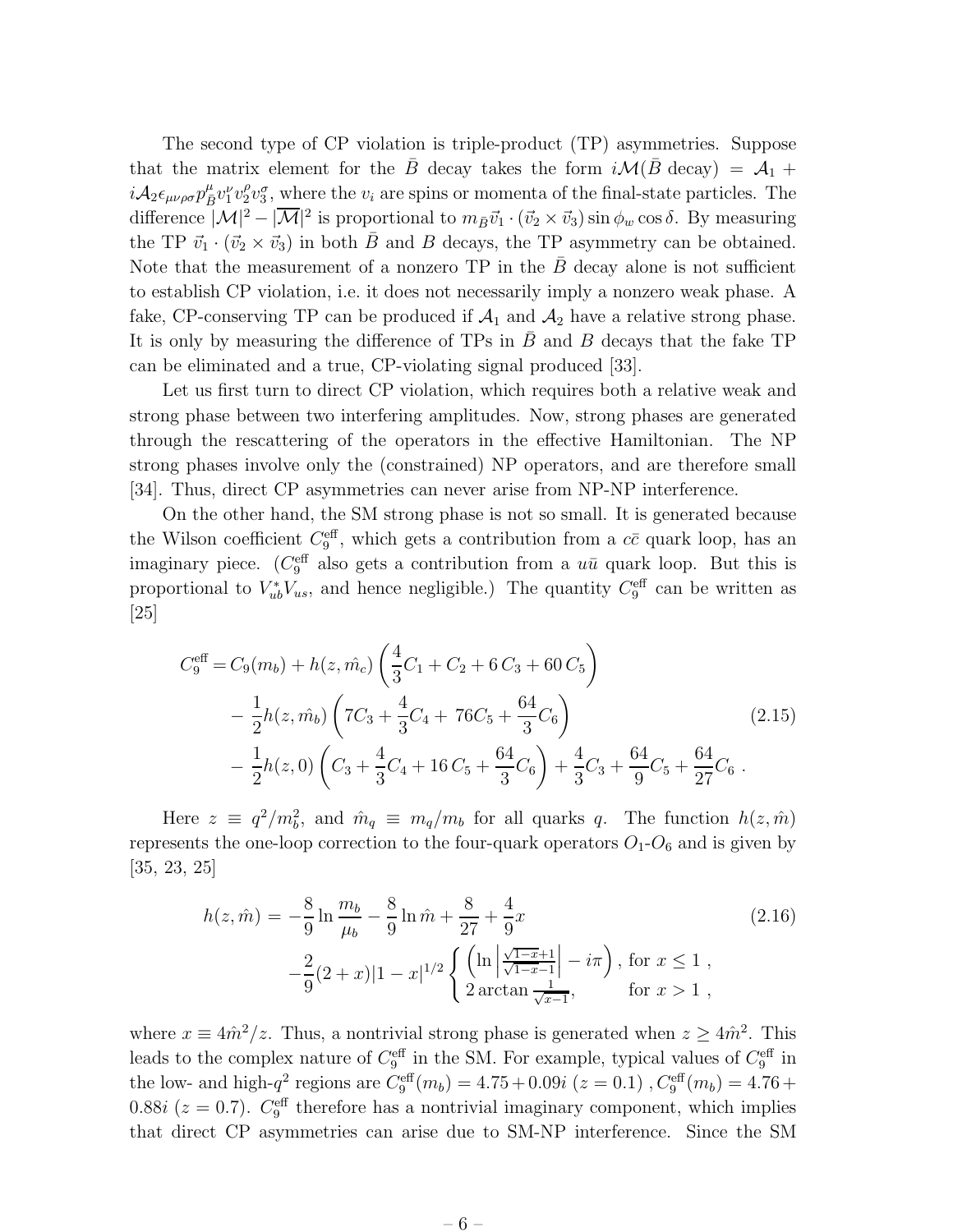operator  $(C_9^{\text{eff}})$  is of VA type, the NP operator must also be VA in order to generate a significant direct CP asymmetry. Other NP operators can also interfere with the SM, but the effect is suppressed by  $m_{\mu}/m_b$ , and hence very small. Note that, although this argument has used the total decay rate for illustration, we could have used (almost) any observable which is related to the square of the matrix element. This includes the differential branching ratio, forward-backward asymmetry, polarization asymmetries, etc.

The TP asymmetries, on the other hand, do not need a difference in strong phases between two amplitudes. Indeed, they are proportional to  $\cos \delta$ , though they do require a weak-phase difference. This means that a TP asymmetry can be produced by either SM-NP or NP-NP interference. Given that all SM operators are of VA type, the NP must also be VA if SM-NP interference is the reason for the TP. On the other hand, if NP-NP interference is involved, this can arise due to new SP and T operators (other NP-NP interference are possible, but the effects are suppressed by  $m_\mu/m_b$ ).

In this paper, we explore both sources of CP asymmetries, direct CP violation and TPs. While we have checked the effects of SP and T NP operators on all the observables, we find them to be insignificant in most places (as expected from the arguments above), and we will mention them only during the discussion of TP asymmetries, where, in principle, they may play a significant role.

## $3. \,\, \bar{B}^0_s \rightarrow \mu^+\mu^-$

We begin by considering the direct CP asymmetry in  $\bar{B}_s^0 \to \mu^+ \mu^-$ . Helicity conservation in the decay of  $B_s$  or  $\bar{B}_s$  implies that the only final states can be  $\mu_L^+ \mu_L^$ or  $\mu_R^+ \mu_R^-$ , which are CP conjugates. The only CP-violating observables that can be constructed are then

$$
A_{CP}^{RL}(t) \equiv \frac{B(\bar{B}_s^0(t) \to \mu_R^+ \mu_R^-) - B(B_s^0(t) \to \mu_L^+ \mu_L^-)}{B(\bar{B}_s^0(t) \to \mu_R^+ \mu_R^-) + B(B_s^0(t) \to \mu_L^+ \mu_L^-)} ,
$$
  
\n
$$
A_{CP}^{LR}(t) \equiv \frac{B(\bar{B}_s^0(t) \to \mu_L^+ \mu_L^-) - B(B_s^0(t) \to \mu_R^+ \mu_R^-)}{B(\bar{B}_s^0(t) \to \mu_L^+ \mu_L^-) + B(B_s^0(t) \to \mu_R^+ \mu_R^-)} .
$$
\n(3.1)

The CP asymmetry in the longitudinal polarization fraction  $A_{LP}$  may be written in terms of these two CP asymmetries. The measurement of either of these CP asymmetries requires the measurement of muon polarization, which will be an impossible task for the upcoming experiments [11]. And even if this were doable, the lack of any sources for different strong phases in the two CP-conjugate final states implies that the direct CP asymmetry would vanish even with NP. We therefore do not study CP violation in  $\bar{B}_s^0 \to \mu^+ \mu^-$ .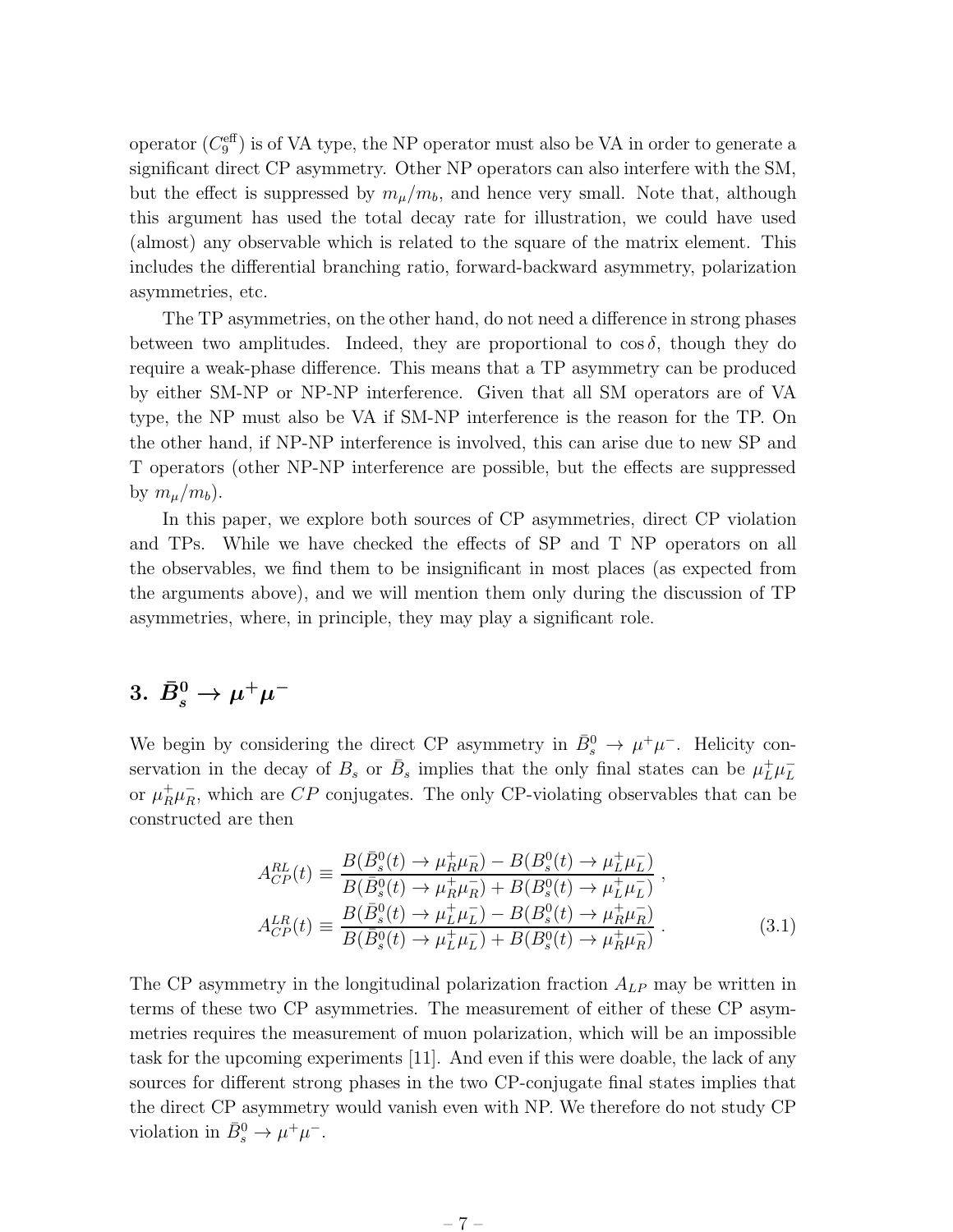## $4. \,\, \bar{B}^0_d \rightarrow X_s \mu^+ \mu^-$

A model-independent analysis of the CP asymmetry in the differential branching ratio (DBR) of  $\bar{B}_d^0 \to X_s \mu^+ \mu^-$  was previously carried out in Ref. [14]. There, the CP asymmetry in the DBR was predicted for some specific values of the NP couplings. However, no experimental constraints on the parameters were used. In this paper we study the CP asymmetry in the DBR, taking into account the constraints from the present measurements of other related observables. Moreover, in addition to the CP asymmetry in the DBR, we also study the CP asymmetry in the forward-backward asymmetry.

The CP asymmetry in DBR of  $\bar{B}_d^0 \to X_s \mu^+ \mu^-$  is defined as

$$
A_{\rm CP}(q^2) = \frac{(dB/dz) - (d\overline{B}/dz)}{(dB/dz) + (d\overline{B}/dz)},
$$
\n(4.1)

where  $z \equiv q^2/m_b^2$ , and  $dB/dz$  and  $d\overline{B}/dz$  are the DBRs of  $\overline{B}_d^0 \to X_s \mu^+ \mu^-$  and its CP-conjugate  $B_d^0 \to X_s \mu^+ \mu^-$ , respectively. The expression for  $\left( \frac{dB}{dz} \right)$  has been given in Ref. [11].

The CP asymmetry in the forward-backward asymmetry  $A_{FB}$  is defined as

$$
\Delta A_{FB}(q^2) \equiv A_{FB}(q^2) - \overline{A}_{FB}(q^2) , \qquad (4.2)
$$

where the definition of  $A_{FB}$  is given in Ref. [11], and  $\overline{A}_{FB}$  is the analogous quantity for the CP-conjugate decay. Note that while the relevant angle  $\theta$  in  $\bar{B}_d^0 \to X_s \mu^+ \mu^-$  is defined relative to the direction of  $\mu^+$ , for the CP-conjugate decay one should define  $\theta$  in relation to the direction of  $\mu^-$ , and similarly for  $A_{FB}$  in other  $b \to s\mu^+\mu^-$  decay modes below.

Fig. 1 shows  $A_{\rm CP}(q^2)$  and  $\Delta A_{FB}(q^2)$  for  $\bar{B}_d^0 \to X_s \mu^+ \mu^-$  in the presence of new VA couplings. We make the following observations:

- When only  $R_{V,A}$  couplings are present,  $A_{\text{CP}}(q^2)$  can be enhanced up to 6% at low  $q^2$ . On the other hand, its value at high  $q^2$  can be as high as 12%.  $A_{\rm CP}(q^2)$ can have either sign at both low and high  $q^2$ . At high  $q^2$ , the magnitude of  $A_{\rm CP}(q^2)$  is almost independent of  $q^2$ .
- When only  $R'_{V,A}$  couplings are present,  $A_{\text{CP}}(q^2)$  cannot be enhanced above the SM value. This is because  $R'_{V,A}$  couplings do not contribute to the numerator of  $A_{\rm CP}(q^2)$  in Eq. (4.1). They can only affect the DBR, which may be enhanced by up to 50%, thus decreasing  $A_{\text{CP}}(q^2)$ .
- In the presence of  $R_{V,A}$  couplings,  $\Delta A_{FB}$  can be enhanced up to 3% at low  $q^2$ . At high  $q^2$ , the enhancement can be up to 12%. The impact of  $R'_{V,A}$  couplings is negligible  $(< 1\%)$ .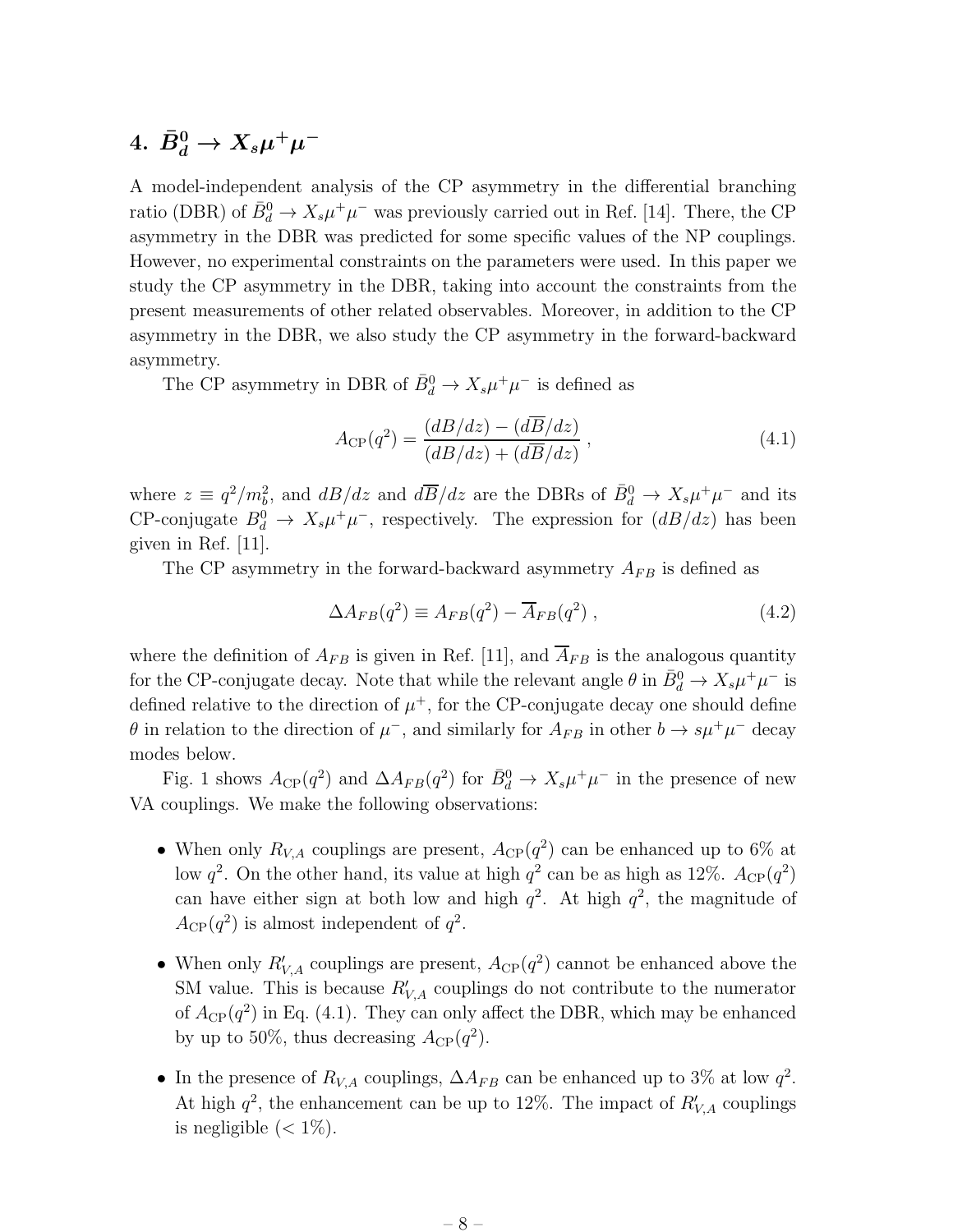

**Figure 1:** The left (right) panels of the figure show  $A_{\rm CP}(q^2)$  and  $\Delta A_{FB}$  for  $\bar{B}_d^0 \to X_s \mu^+ \mu^$ in the low- $q^2$  (high- $q^2$ ) region, in the scenario where only  $(R_V, R_A)$  couplings are present. The green line corresponds to the SM prediction. The other lines show predictions for some representative values of the NP parameters  $(R_V, R_A)$ . For example, the blue curve in the low- $q^2$  and high- $q^2$  regions for the  $A_{\rm CP}$  plot corresponds to  $(5.68e^{i2.13}, 2.64e^{-i0.04})$  and  $(4.29e^{i1.68}, 4.15e^{-i0.26})$ , respectively, whereas the blue curve in the low- $q^2$  and high- $q^2$  regions for the  $\Delta A_{\rm FB}$  plot corresponds to  $(1.80e^{i2.91}, 5.45e^{i0.90})$  and  $(1.69e^{-i3.08}, 6.83e^{-i0.91})$ , respectively.

## $5. \,\, \bar{B}^0_s \rightarrow \mu^+ \mu^- \gamma$

Although  $\bar{B}_s^0 \to \mu^+ \mu^- \gamma$  requires the emission of an additional photon as compared to  $\bar{B}_s^0 \to \mu^+\mu^-$ , which suppresses the branching ratio (BR) by a factor of  $\alpha_{em}$ , the photon emission also frees it from helicity suppression, making its BR much larger than  $\bar{B}_s^0 \to \mu^+ \mu^-$ . The SM prediction for the BR in the range  $q^2 \leq 9.5 \text{ GeV}^2$ and  $q^2 \ge 15.9 \text{ GeV}^2$  is  $\approx 18.9 \times 10^{-9}$  [36]. As argued in Ref. [11], if we choose 2 GeV<sup>2</sup>  $\leq q^2 \leq 6$  GeV<sup>2</sup> and 14.4 GeV<sup>2</sup>  $\leq q^2 \leq 25$  GeV<sup>2</sup> as the low- $q^2$  and high- $q^2$ regions, respectively, then the dominating contribution comes from the diagrams in which the final-state photon is emitted either from the  $b$  or the  $s$  quark, and the  $\bar{B}_s^0 \to \mu^+ \mu^- \gamma$  decay is governed by the same  $b \to s \mu^+ \mu^-$  effective Hamiltonian as the other decays considered in this paper.

The CP asymmetry in  $\bar{B}^0_s \to \mu^+\mu^-\gamma$  is given in Eq. (4.1), where  $dB/dx_\gamma$  and  $d\overline{B}/dx_{\gamma}$  are the DBRs of  $\bar{B}^0_s \to \mu^+\mu^-\gamma$  and its CP-conjugate  $B^0_s \to \mu^+\mu^-\gamma$ , respectively. The expression for  $\left(\frac{dB}{dx_{\gamma}}\right)$  has been given in Ref. [11]. The CP asymmetry in  $A_{FB}$  is given in Eq. (4.2), where the definition of  $A_{FB}$  is given in Ref. [11], and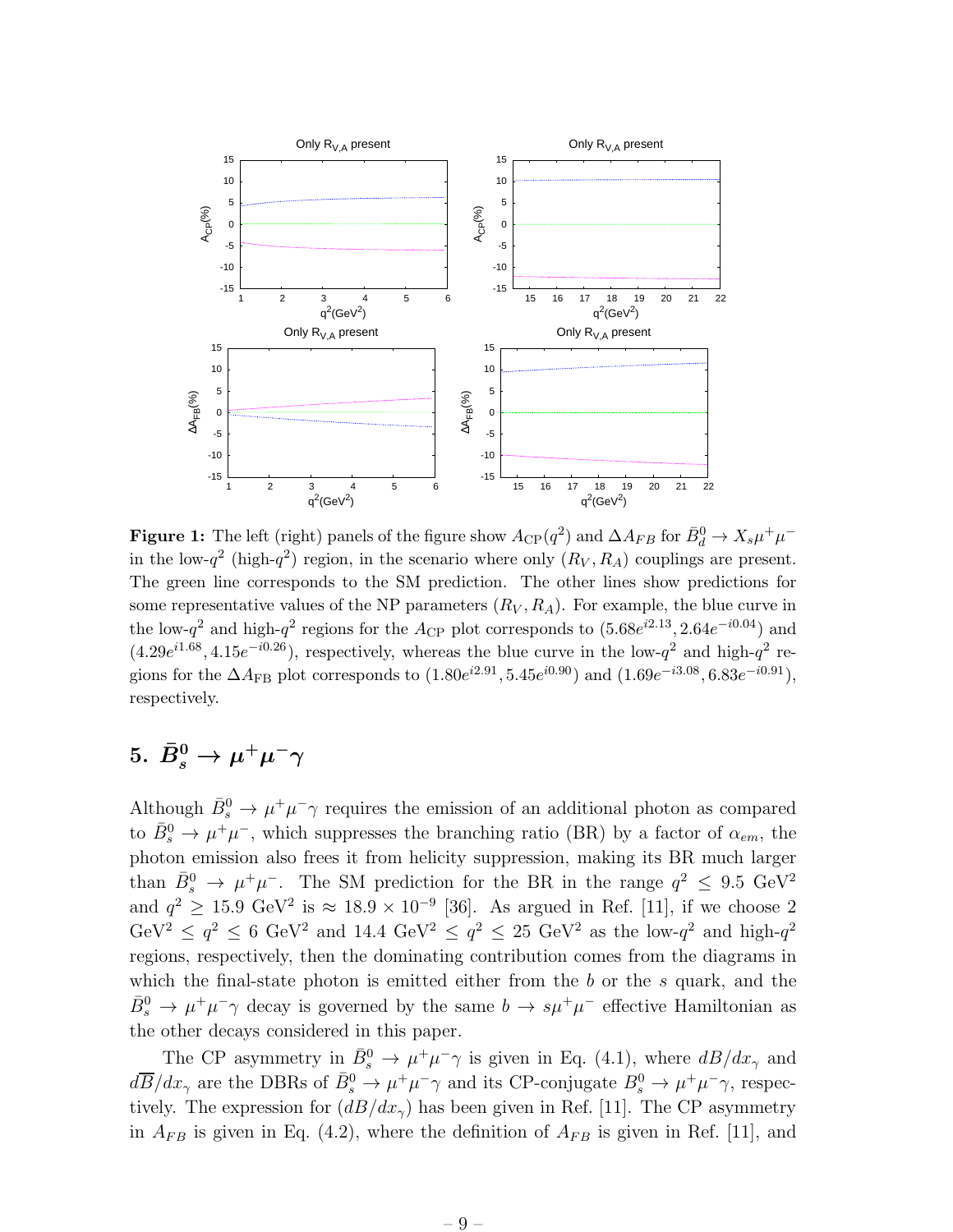

**Figure 2:** The left (right) panels of the figure show  $A_{\rm CP}(q^2)$  and  $\Delta A_{FB}$  for  $\bar{B}^0_s \to \mu^+\mu^-\gamma$ in the low- $q^2$  (high- $q^2$ ) region, in the scenario where only  $(R_V, R_A)$  couplings are present. For example, the blue curve in the low- $q^2$  and high- $q^2$  regions for the  $A_{\rm CP}$  plot corresponds to  $(2.95e^{-i0.38}, 4.56e^{-i0.04})$ , whereas the blue curve in the low- $q^2$  and high- $q^2$  regions for the  $\Delta A_{\rm FB}$  plot corresponds to  $(1.60e^{-i0.08}, 4.14e^{-i0.12}).$ 

 $\overline{A}_{FB}$  is the analogous quantity for the CP-conjugate decay.

The CP asymmetry in the DBR of  $B_s \to \mu\mu\gamma$  was studied in Refs. [17, 18], albeit only for the new-physics cases where  $C_7 = -C_7^{\text{SM}}, C_9 = -C_9^{\text{SM}}$  and  $C_{10} = -C_{10}^{\text{SM}},$ and naturally only for VA operators. Here, we include a complete discussion of the possible enhancement of the asymmetry for all allowed values of  $C_9$  and  $C_{10}$ , and in the presence of SP and T operators. In addition, we study the CP-violating asymmetry in  $A_{FB}$ , which also turns out to give possibly significant NP signals.

Fig. 2 shows  $A_{\rm CP}(q^2)$  and  $\Delta A_{FB}(q^2)$  for  $\bar{B}^0_s \to \mu^+ \mu^- \gamma$  in the presence of new VA couplings. We make the following observations:

- When only  $R_{V,A}$  couplings are present, at low  $q^2$  the magnitude of  $A_{\text{CP}}(q^2)$ can be enhanced up to 30% at certain  $q^2$  values. At high  $q^2$ , the magnitude of  $A_{\rm CP}(q^2)$  is almost independent of  $q^2$ , and can be enhanced to about 13%. The asymmetry can have either sign at both low and high  $q^2$ .
- When only  $R'_{V,A}$  couplings are present,  $A_{\text{CP}}(q^2)$  cannot be enhanced in magnitude to more than 1.5% at low  $q^2$ , or more than 3% at high  $q^2$ . The detection of NP of this kind is therefore expected to be very difficult in this channel. When both primed and unprimed VA couplings are present, the results are the same as those obtained with only  $R_{V,A}$  couplings.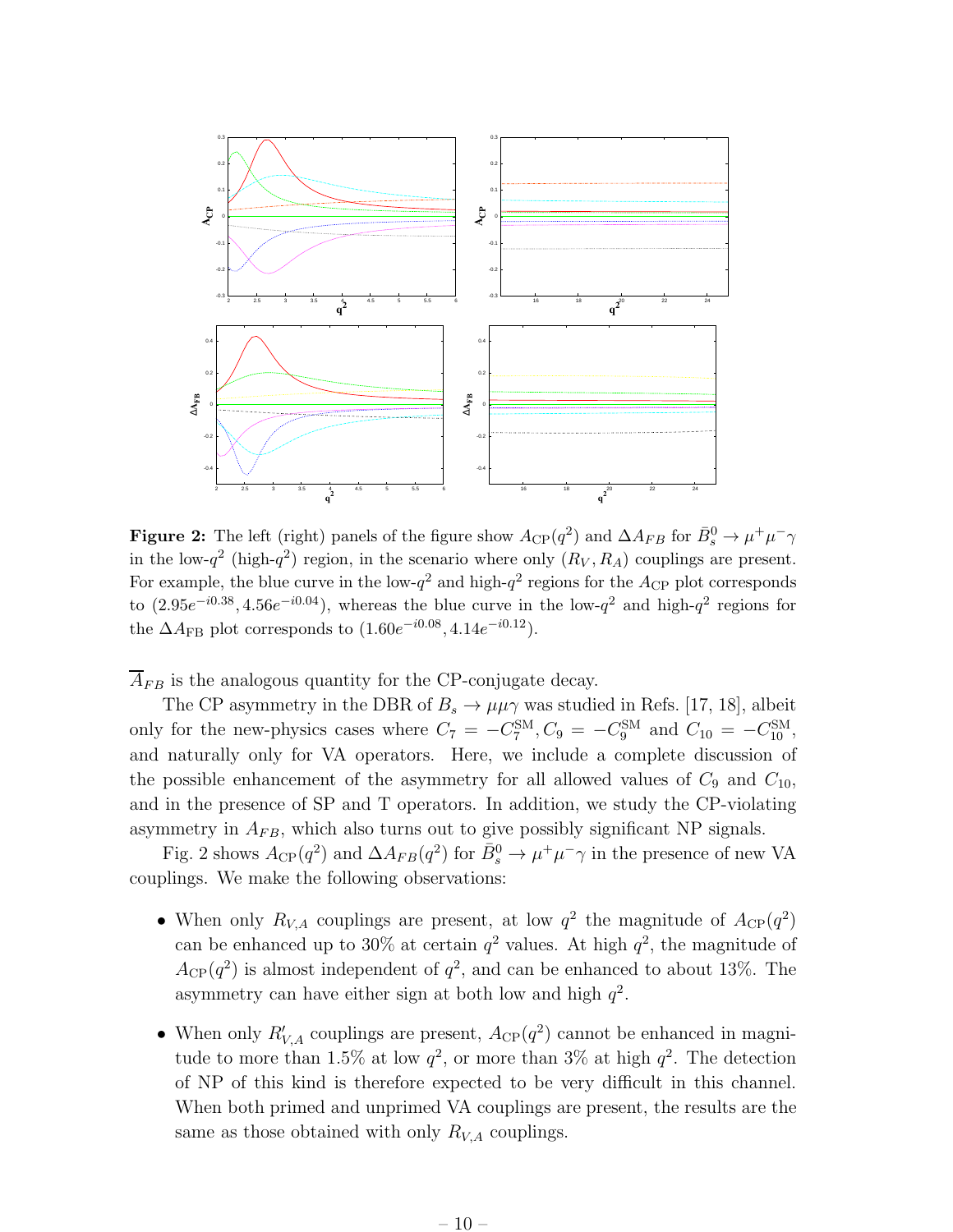• The behaviour of  $\Delta A_{FB}(q^2)$  is similar to that of  $A_{CP}(q^2)$ . This quantity can be enhanced up to  $40\%$  for some values in the low- $q^2$  region. It can be as high as 18% throughout the high- $q^2$  region. The impact of  $R'_{V,A}$  couplings is negligible  $(< 1\%).$ 

The new VA operators can therefore enhance the asymmetries  $A_{\rm CP}(q^2)$  and  $\Delta A_{FB}(q^2)$  in  $\bar{B}^0_s \to \mu^+ \mu^- \gamma$  to ~ 10% throughout the  $q^2$  region. For a branching ratio of  $O(2 \times 10^{-8})$ , a measurement of a CP asymmetry of 10% at the 3 $\sigma$  level would require  $\sim 10^{10}$  B mesons. It should therefore be possible to measure a CP asymmetry at the level of a few per cent at future colliders such as the Super-B factories [37, 38, 39].

## $6. \ \bar{B}^0_d \rightarrow \bar{K} \mu^+ \mu^-$

The CP asymmetry in  $\bar{B}^0_d \to \bar{K} \mu^+ \mu^-$  is defined in a manner similar to that in Eq. (4.1), where  $dB/dz$  and  $d\overline{B}/dz$  are the DBRs of  $\overline{B}^0_d \to \overline{K}\mu^+\mu^-$  and its CPconjugate  $B_d^0 \to K \mu^+ \mu^-$ , respectively. The expression for  $(dB/dz)$  has been given in Ref. [11]. A model-independent analysis of the CP asymmetry in the DBR, with specific chosen values of VA operators, was carried out in Ref. [19]. However, the constraints on the NP operators, coming from the measured branching ratio of  $\bar{B}^0_d \rightarrow$  $X_s\mu^+\mu^-$ , were not taken into account. Here, in addition to taking these constraints into account, we also consider new SP and T operators, and extend the analysis to study the CP asymmetry in  $A_{FB}$ .

The CP asymmetry in  $A_{FB}$  is given in Eq. (4.2), where the definition of  $A_{FB}$  is as given in Ref. [11], while  $\overline{A}_{FB}$  is the analogous quantity for the CP-conjugate decay. Now, the decay mode  $\bar{B}_d^0 \to \bar{K} \mu^+ \mu^-$  is unique because the forward-backward asymmetry of muons is predicted to vanish exactly in the SM. This is due to the fact that the  $\bar{B}_d^0 \to \bar{K}$  hadronic matrix element does not have any axial-vector contribution.  $A_{FB}$  can therefore have a nonzero value only if it receives a contribution from new physics. However, even in the presence of NP, the expressions in Ref. [11] indicate that the only term contributing to  $\Delta A_{FB}(q^2)$  is that with VA+SP NP operators, and this is suppressed by the factor  $m_{\mu}/m_b$ . As a result, one does not expect a significant enhancement in  $\Delta A_{FB}$  from any Lorentz structure of NP.

Fig. 3 shows  $A_{\text{CP}}(q^2)$  for  $\bar{B}_d^0 \to \bar{K} \mu^+ \mu^-$  in the presence of new VA couplings. We make the following observations:

• When only  $R_{V,A}$  couplings are present,  $A_{\text{CP}}(q^2)$  can be enhanced up to 7% at low  $q^2$ . On the other hand, its value at high  $q^2$  can be as high as 12%.  $A_{\rm CP}(q^2)$ can have either sign at both low and high  $q^2$ , and its magnitude is almost independent of  $q^2$  in these regions.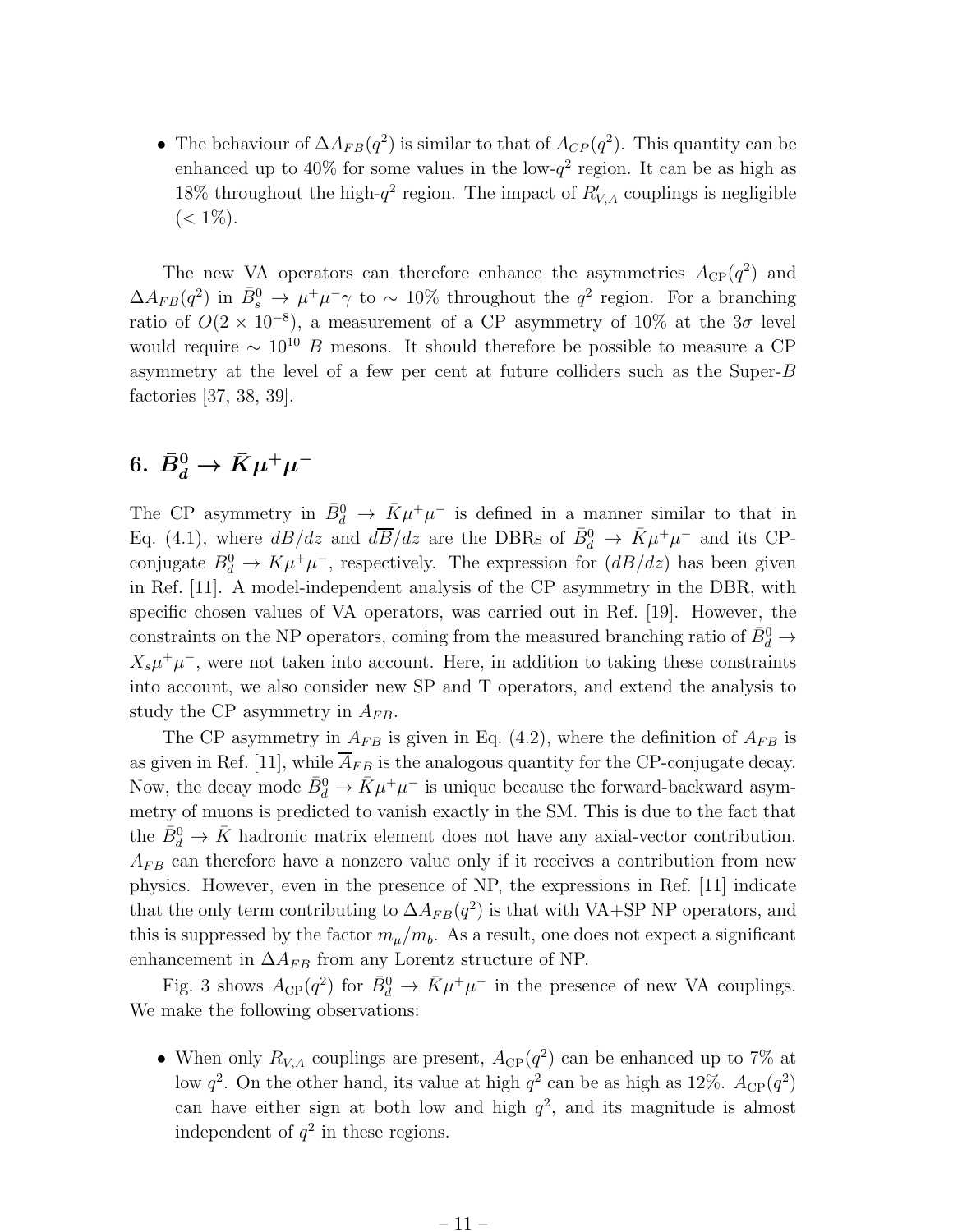

**Figure 3:** The left (right) panel of the figure shows  $A_{\text{CP}}(q^2)$  for  $\bar{B}_d^0 \to \bar{K} \mu^+ \mu^-$  in the low $q^2$  (high- $q^2$ ) region, in the scenario where only  $(R_V, R_A)$  terms are present. The green line corresponds to the SM prediction. The other lines show predictions for some representative values of the NP parameters  $(R_V, R_A)$ . For example, the blue curve in the low- $q^2$  and high $q^2$  regions corresponds to  $(5.97e^{i2.23}, 3.08e^{-i0.05})$  and  $(6.47e^{i2.30}, 3.11e^{i0.48})$ , respectively.

- When only  $R'_{V,A}$  couplings are present,  $A_{\text{CP}}(q^2)$  can be enhanced up to 4% at low  $q^2$ . On the other hand, its value at high  $q^2$  can be as high as 12%.  $A_{\rm CP}(q^2)$ can have either sign at both low and high  $q^2$ , and its magnitude is almost independent of  $q^2$  in these regions.
- When both primed and unprimed VA couplings are present, the results are the same as those obtained with only  $R_{V,A}$  couplings.

For a  $\bar{B}_d^0 \to \bar{K} \mu^+ \mu^-$  branching ratio of  $O(0.5 \times 10^{-6})$ , a measurement of a CP asymmetry of 1% at the  $3\sigma$  level would require  $\sim 10^{11}$  B mesons. It should therefore be possible to measure a CP asymmetry at the level of a few per cent at future colliders such as the Super-B factories  $[37, 38, 39]$ .

## 7.  $\bar{B}^0_d \to \bar{K}^* \mu^+ \mu^-$

The complete three-angle distribution for the decay  $\bar{B}^0 \to \bar{K}^{*0} (\to K^- \pi^+) \mu^+ \mu^-$  in the presence of NP can be expressed in terms of  $q^2$ , two polar angles  $\theta_\mu$  and  $\theta_K$ , and the azimuthal angle  $\phi$  between the planes of the dimuon and  $K\pi$  decays:

$$
\frac{d^4\Gamma^{\bar{B}}}{dq^2d\cos\theta_{\mu}d\cos\theta_{K}d\phi} = N_F \times
$$
\n
$$
\begin{cases}\n\cos^2\theta_K \Big(I_1^0 + I_2^0\cos 2\theta_{\mu} + I_3^0\cos\theta_{\mu}\Big) + \sin^2\theta_K \Big(I_1^T + I_2^T\cos 2\theta_{\mu} + I_3^T\cos\theta_{\mu} + I_4^T\sin^2\theta_{\mu}\cos 2\phi + I_5^T\sin^2\theta_{\mu}\sin 2\phi\Big) + \sin 2\theta_K \Big(I_1^{LT}\sin 2\theta_{\mu}\cos\phi + I_2^{LT}\sin 2\theta_{\mu}\sin\phi + I_3^{LT}\sin\theta_{\mu}\cos\phi + I_4^{LT}\sin\theta_{\mu}\sin\phi\Big)\n\end{cases}
$$
\n(7.1)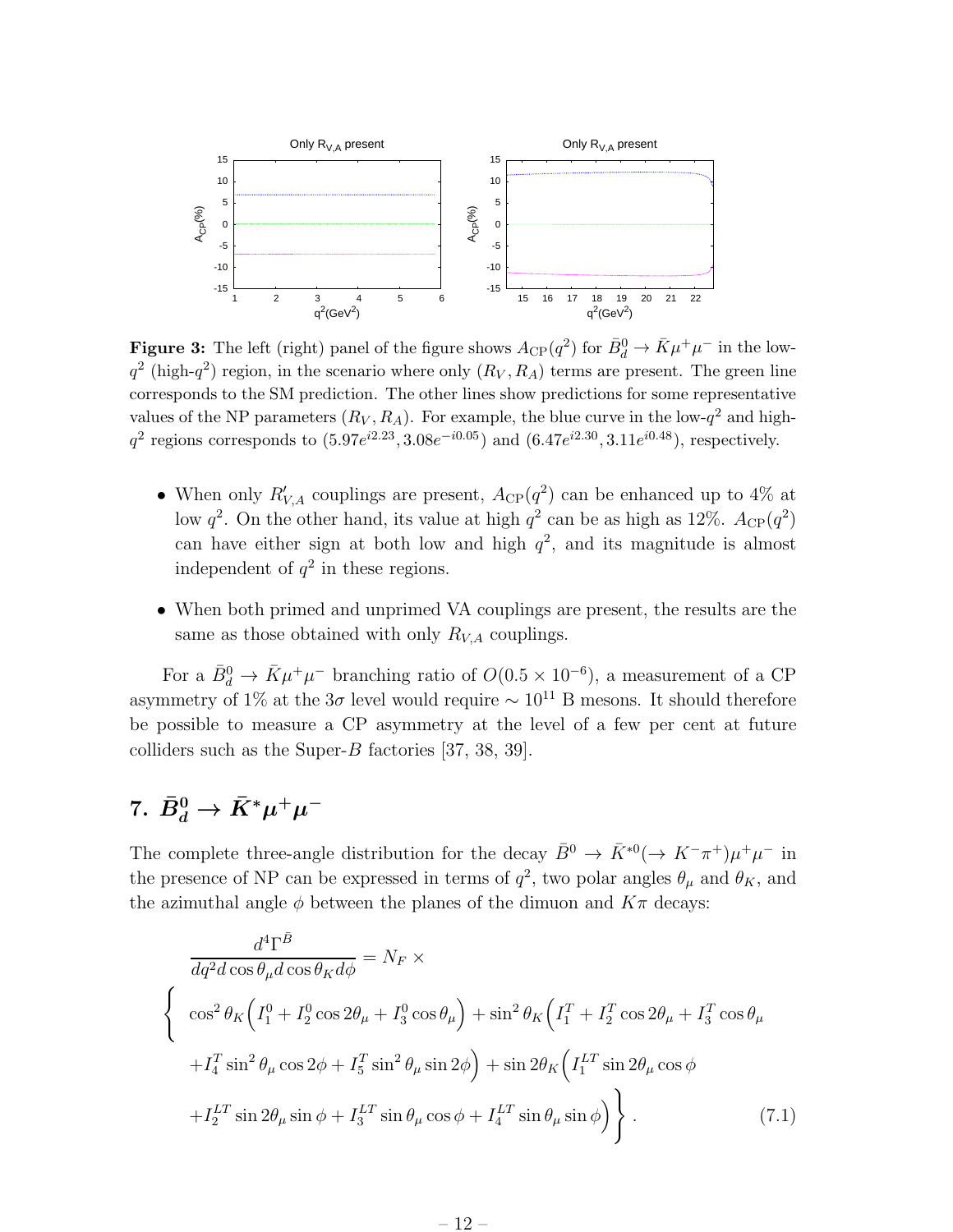The expressions for the normalization  $N_F$  and the I's are given in Ref. [11]. The I's are functions of the couplings, kinematic variables and form factors. The definitions of the angles in  $\bar{B}_d^0 \to \bar{K}^* \mu^+ \mu^-$  involve the directions of the  $\mu^+$  and  $\overline{K}^*$ . For the CP-conjugate decay  $B^0 \to K^{*0} (\to K^+\pi^-)\mu^+\mu^-$ , one defines these angles relative to the directions of the  $\mu^-$  and  $K^*$ . The  $\bar{I}$ 's can be obtained from the I's by replacing  $\theta_{\mu} \rightarrow \theta_{\mu} - \pi$  and  $\phi \rightarrow -\phi$ , and changing the signs of the weak phases.

The CP asymmetries in the branching ratio and forward-backward asymmetry were analyzed in Ref. [23] with the measurement of  $B \to X_s \gamma$  and the limit on the  $\bar{B}^0_d \to \bar{K}^* \mu^+ \mu^-$  branching ratio available then. An analysis of CP asymmetries in  $\bar{B}^0_d \to \bar{K}^* \mu^+ \mu^-$  in the low- $q^2$  region was also performed earlier in Ref. [25]. We extend this analysis by including T operators, and present our results for all asymmetries, in both the low- $q^2$  and high- $q^2$  regions.

A detailed discussion of the CP-conserving observables in this decay distribution can be found in Ref. [11]. In this section we consider the direct CP asymmetries in the differential branching ratio (DBR), the forward-backward asymmetry  $A_{FB}$ , the longitudinal polarization fraction  $f_L$ , and the angular asymmetries  $A_T^{(2)}$  $T^{(2)}$  and  $A_{LT}$ . We also examine the triple-product CP asymmetries  $A_T^{(im)}$  $T_T^{(im)}$  and  $A_{LT}^{(im)}$ , which were not considered in Ref. [11] since they identically vanish in the CP-conserving limit (no strong or weak phases), regardless of the presence of NP.

#### 7.1 Direct CP asymmetries in the DBR and  $A_{FB}$

The direct CP asymmetry in the differential branching ratio is defined as

$$
A_{CP}(q^2) = \frac{(d\Gamma^{\bar{B}}/dq^2) - (d\Gamma^B/dq^2)}{(d\Gamma^{\bar{B}}/dq^2) + (d\Gamma^B/dq^2)},
$$
\n(7.2)

where

$$
\frac{d\Gamma^{\bar{B}}}{dq^2} = \frac{8\pi N_F}{3} (A_L^{\bar{B}} + A_T^{\bar{B}}) \,. \tag{7.3}
$$

Here the longitudinal and transverse polarization amplitudes  $A_{L}^{\bar{B}}$  and  $A_{T}^{\bar{B}}$  are obtained from Eq. (7.1):

$$
A_L^{\bar{B}} = \left(I_1^0 - \frac{1}{3}I_2^0\right), \quad A_T^{\bar{B}} = 2\left(I_1^T - \frac{1}{3}I_2^T\right). \tag{7.4}
$$

The expressions for  $A_L^B$  and  $A_T^B$  of the CP-conjugate mode can be obtained by replacing the  $I$ 's with  $I$ 's.

The forward-backward asymmetry in  $\bar{B}^0_d \to \bar{K}^* \mu^+ \mu^-$  has recently been measured, and shows features that may indicate a deviation from the SM. This measured quantity is actually the CP-averaged forward-backward asymmetry  $A_{FB}$ . However, the difference between the measurement of this quantity in  $\bar{B}^0_d \to \bar{K}^* \mu^+ \mu^-$  and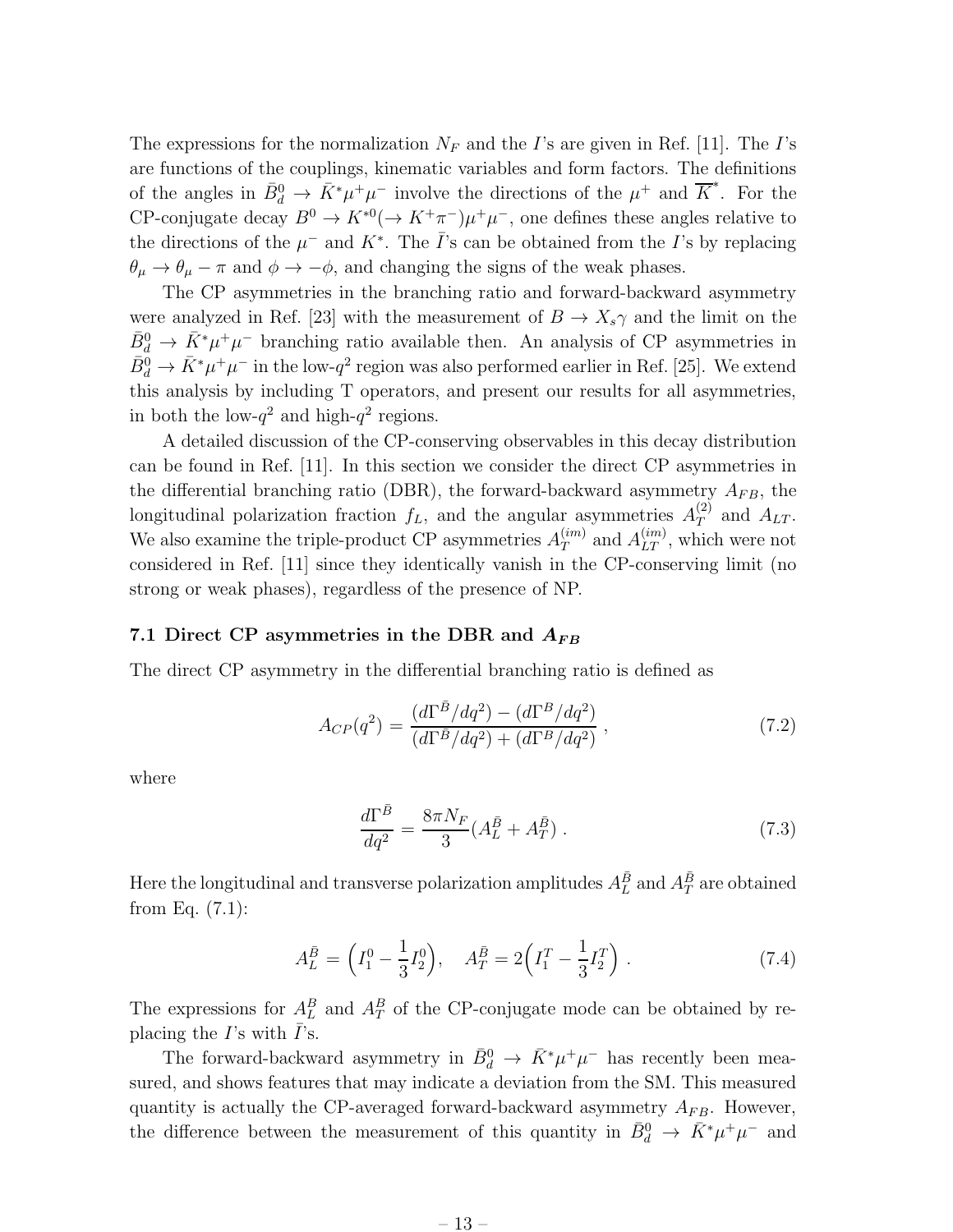its CP-conjugate mode may also reveal the presence of NP. This CP asymmetry is quantified as

$$
\Delta A_{FB}(q^2) = A_{FB}^{\bar{B}}(q^2) + A_{FB}^B(q^2) , \qquad (7.5)
$$

where

$$
A_{FB}^{\bar{B}(B)}(q^2) = \frac{\int_0^1 d\cos\theta_\mu \frac{d^2 \Gamma^{\bar{B}(B)}}{dq^2 d\cos\theta_\mu} - \int_{-1}^0 d\cos\theta_\mu \frac{d^2 \Gamma^{\bar{B}(B)}}{dq^2 d\cos\theta_\mu}}{\int_0^1 d\cos\theta_\mu \frac{d^2 \Gamma^{\bar{B}(B)}}{dq^2 d\cos\theta_\mu} + \int_{-1}^0 d\cos\theta_\mu \frac{d^2 \Gamma^{\bar{B}(B)}}{dq^2 d\cos\theta_\mu}}.
$$
(7.6)

It can be obtained by integrating over the two angles  $\theta_K$  and  $\phi$  in Eq. (7.1).

Fig. 4 shows  $A_{CP}(q^2)$  and  $\Delta A_{FB}(q^2)$  for  $\bar{B}_d^0 \to \bar{K}^* \mu^+ \mu^-$  in the presence of new VA couplings. We make the following observations:

- If only  $R_{V,A}$  couplings are present,  $A_{CP}(q^2)$  can be enhanced up to 5% at low  $q^2$ , and up to 14 % at high  $q^2$ .  $\Delta A_{FB}(q^2)$  can be enhanced up to 3% at low  $q^2$ , and up to 11 % at high  $q^2$ . Both  $A_{CP}(q^2)$ , and  $\Delta A_{FB}(q^2)$  can have either sign at both low and high  $q^2$ .
- If only  $R'_{V,A}$  couplings are present,  $A_{CP}(q^2)$  can be enhanced up to 3% at low  $q^2$ , and up to 7% at high  $q^2$ .  $\Delta A_{FB}(q^2)$  can be enhanced up to 1% at low  $q^2$ , and up to 4 % at high  $q^2$ . Both  $A_{CP}(q^2)$ , and  $\Delta A_{FB}(q^2)$  can have either sign at both low and high  $q^2$ .
- When both primed and unprimed VA couplings are present,  $A_{CP}(q^2)$  can be enhanced up to 9% at low  $q^2$ , and up to 14 % at high  $q^2$ .  $\Delta A_{FB}(q^2)$  can be enhanced up to 6% at low  $q^2$ , and up to 19 % at high  $q^2$ . Both  $A_{CP}(q^2)$ , and  $\Delta A_{FB}(q^2)$  can have either sign at both low and high  $q^2$  (see Fig. 4).

These observations are consistent with the rough expectations in Ref. [23] about the effect of VA operators.

#### 7.2 Direct CP asymmetry in the polarization fraction  $f_L$

The CP asymmetry in the longitudinal polarization fraction  $f<sub>L</sub>$  is defined as

$$
\Delta f_L = f_L^{\bar{B}} - f_L^B \,,\tag{7.7}
$$

where

$$
f_L^{\bar{B}(B)} = \frac{A_L^{\bar{B}(B)}}{A_L^{\bar{B}(B)} + A_T^{\bar{B}(B)}}.
$$
\n(7.8)

Fig. 5 shows  $\Delta f_L(q^2)$  for  $\bar{B}_d^0 \to \bar{K}^* \mu^+ \mu^-$  in the presence of new VA couplings. We make the following observations: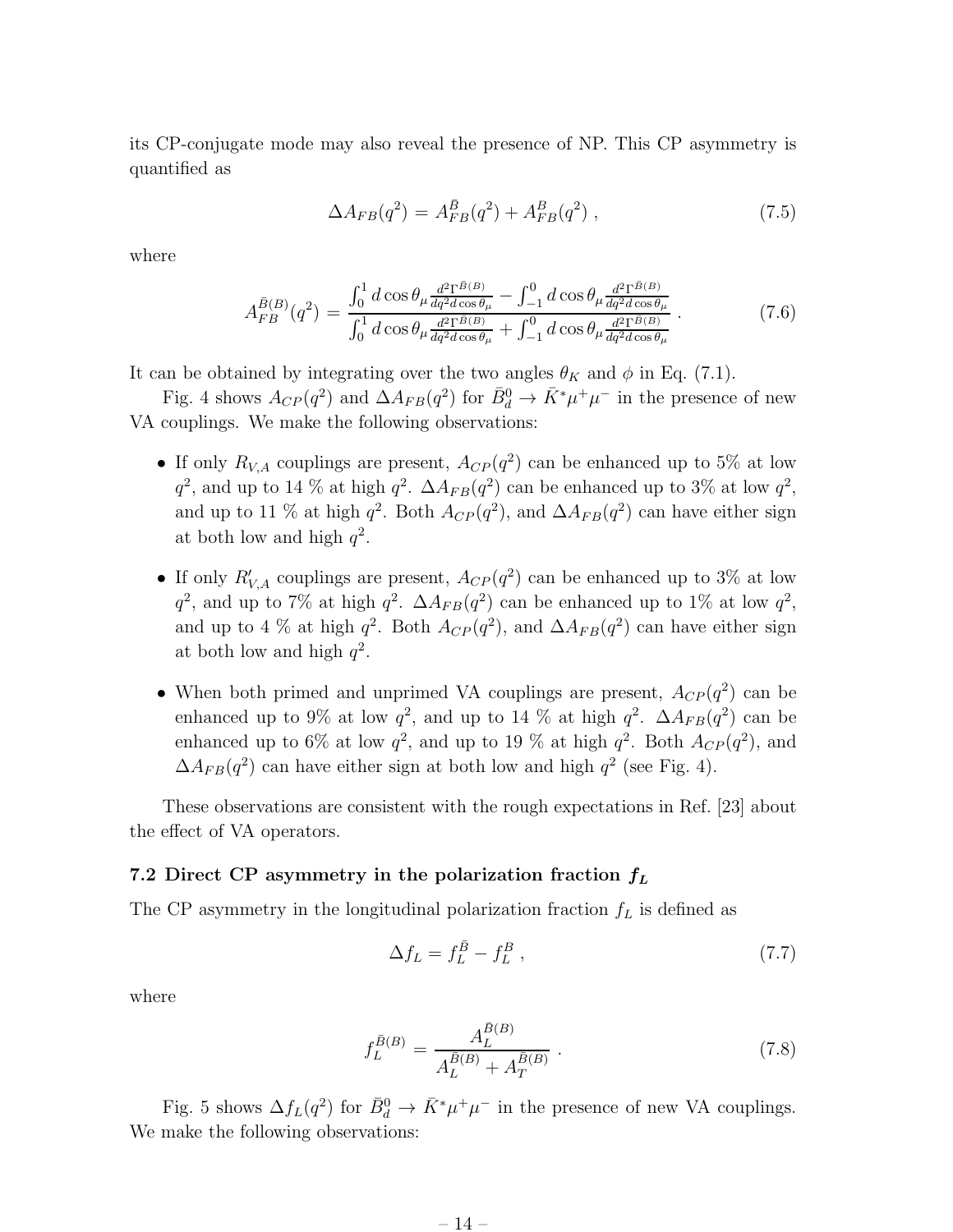

Figure 4: The left (right) panels of the figure show  $A_{CP}(q^2)$  and  $\Delta A_{FB}(q^2)$  for  $\bar{B}^0_d \to \bar{K}^* \mu^+ \mu^-$  in the low- $q^2$  (high- $q^2$ ) region, in the scenario where  $(R_V, R_A, R'_V, R'_A)$ terms are all present. The green line corresponds to the SM prediction. The other lines show predictions for some representative values of the NP parameters. For example, the blue curve for  $A_{CP}(q^2)$  in the low- $q^2$  and high- $q^2$  regions corresponds to  $(2.77e^{i1.83}, 2.08e^{i0.5}, 3.8e^{i0.08}, 1.23e^{-i2.74})$  and  $(5.88e^{i2.29}, 1.66e^{i0.82}, 3.49e^{i0.36}, 1.02e^{i0.98})$ , respectively. The blue curve for  $\Delta A_{FB}(q^2)$  in the low- $q^2$  and high- $q^2$  regions corresponds to  $(1.56e^{-i2.59}, 1.80e^{-i0.35}, 4.23e^{i0.67}, 1.29e^{i1.43})$  and  $(3.21e^{i2.61}, 1.38e^{i2.26}, 5.55e^{i0.69}, 3.03e^{i1.92}),$ respectively.

- If only  $R_{V,A}$  couplings are present,  $\Delta f_L(q^2)$  can be enhanced up to 2% at very low  $q^2$ . On the other hand,  $\Delta f_L(q^2)$  is almost the same as the SM at high  $q^2$ . It can have either sign at both low and high  $q^2$ .
- If only  $R'_{V,A}$  couplings are present,  $\Delta f_L(q^2)$  can be enhanced up to 2% at both low and high  $q^2$ . It can have either sign at both low and high  $q^2$ .
- When both primed and unprimed VA couplings are present,  $\Delta f_L(q^2)$  can be enhanced up to 9% at low  $q^2$ , and up to 6% at high  $q^2$ . It can have either sign at both low and high  $q^2$  (see Fig. 5).

### 7.3 Direct CP asymmetries in the angular asymmetries  $A_T^{(2)}$  and  $A_{LT}$

The transverse asymmetry  $A_T^{(2)\bar{B}(B)}$  $T^{(2)D(D)}$  is defined [40] through the double differential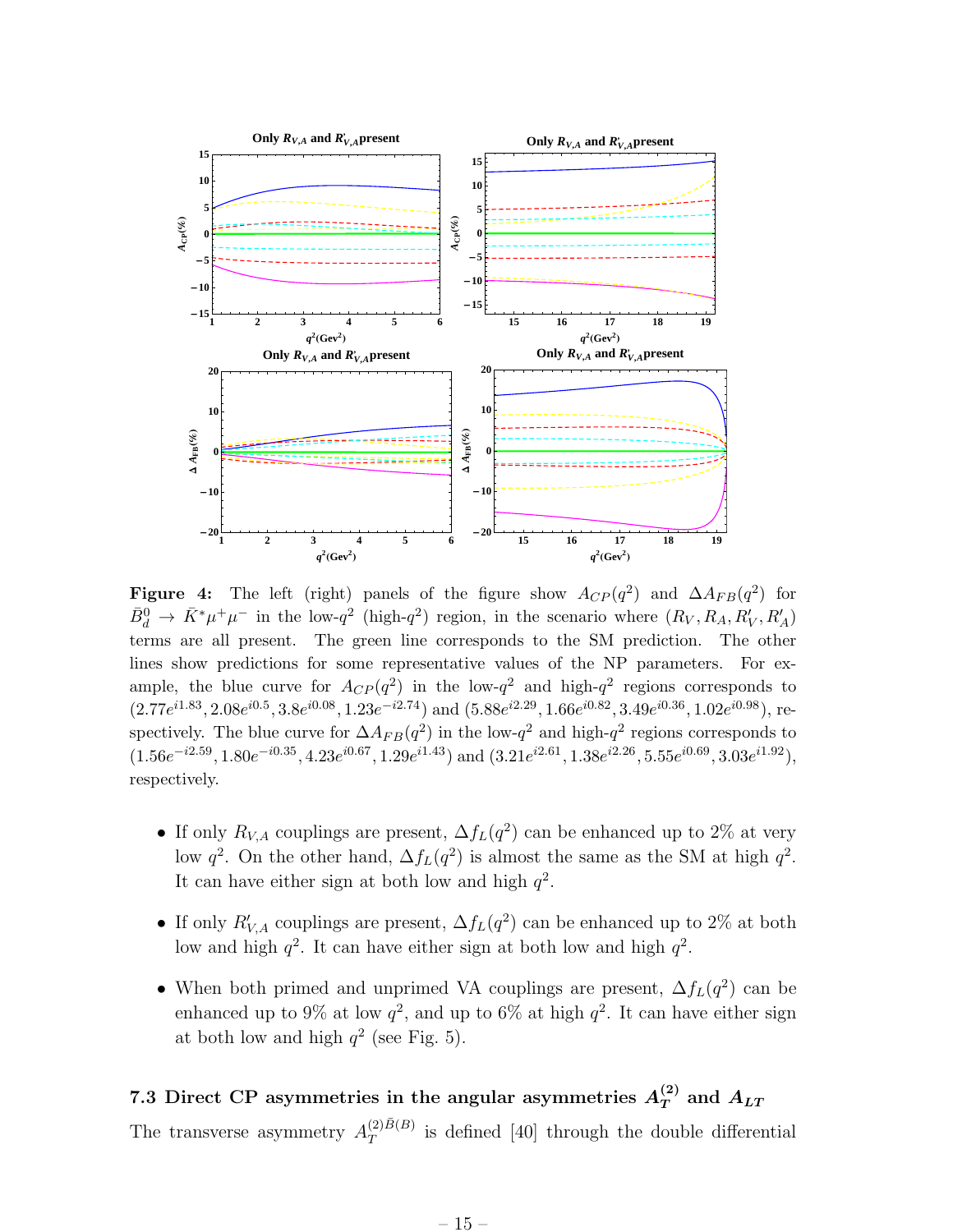

Figure 5: The left (right) panel of the figure shows  $\Delta f_L(q^2)$  for  $\bar{B}_d^0 \to \bar{K}^* \mu^+ \mu^$ in the low- $q^2$  (high- $q^2$ ) region, in the scenario where  $(R_V, R_A, R'_V, R'_A)$  terms are all present. For example, the blue curve in the low- $q^2$  and high- $q^2$  regions corresponds to  $(2.78e^{i2.98}, 2.19e^{-i0.77}, 6.91e^{-i0.29}, 3.34e^{-i0.56}).$ 

decay rate as

$$
\frac{d^2\Gamma^{\bar{B}(B)}}{dq^2d\phi} = \frac{1}{2\pi} \frac{d\Gamma^{\bar{B}(B)}}{dq^2} \left[ 1 + f_T^{\bar{B}(B)} \left( A_T^{(2)\bar{B}(B)} \cos 2\phi + A_T^{(im)\bar{B}(B)} \sin 2\phi \right) \right]. \tag{7.9}
$$

It can be obtained by integrating Eq. (7.1) over the two polar angles  $\theta_{\mu}$  and  $\theta_{K}$ . Here  $A_T^{(im)\bar{B}(B)}$  $T^{(m),b)}$  is a triple product, and is discussed separately below. In terms of the coupling constants and matrix elements defined in Ref. [11],  $A_T^{(2)\bar{B}(B)}$  $T^{(2)D(D)}$  can be expressed as

$$
A_T^{(2)\bar{B}} = \frac{4I_4^T}{3A_T^{\bar{B}}}, \quad A_T^{(2)B} = \frac{4\bar{I}_4^T}{3A_T^B} \,. \tag{7.10}
$$

While  $A_T^{(2)\bar{B}}$  $T^{(2)B}$  (  $A_T^{(2)B}$  $T^{(2)D}_{T}$ ) is finite even in the CP-conserving limit (and was discussed in Ref. [11]), a CP asymmetry may be defined through the difference

$$
\Delta A_T^{(2)} \equiv A_T^{(2)}{}^{\bar{B}} - A_T^{(2)B} \,. \tag{7.11}
$$

Fig. 6 shows  $\Delta A_T^{(2)}$  $T_T^{(2)}$  for  $\bar{B}_d^0 \to \bar{K}^* \mu^+ \mu^-$  in the presence of new VA couplings. We make the following observations:

- If only  $R_{V,A}$  couplings are present,  $\Delta A_T^{(2)}$  $T$  cannot be enhanced more than 1% at both low and high  $q^2$ . It can have either sign at both low and high  $q^2$ .
- If only  $R'_{V,A}$  couplings are present,  $\Delta A_T^{(2)}$  $T^{(2)}$  can be enhanced up to 4\% at low  $q^2$ , and up to 6% high  $q^2$ . It can have either sign at both low and high  $q^2$ .
- When both primed and unprimed VA couplings are present,  $\Delta A_T^{(2)}$  $T^{(2)}$  can be enhanced up to 11% at low  $q^2$ , and up to 12% at high  $q^2$ . It can have either sign at both low and high  $q^2$  (see Fig. 6).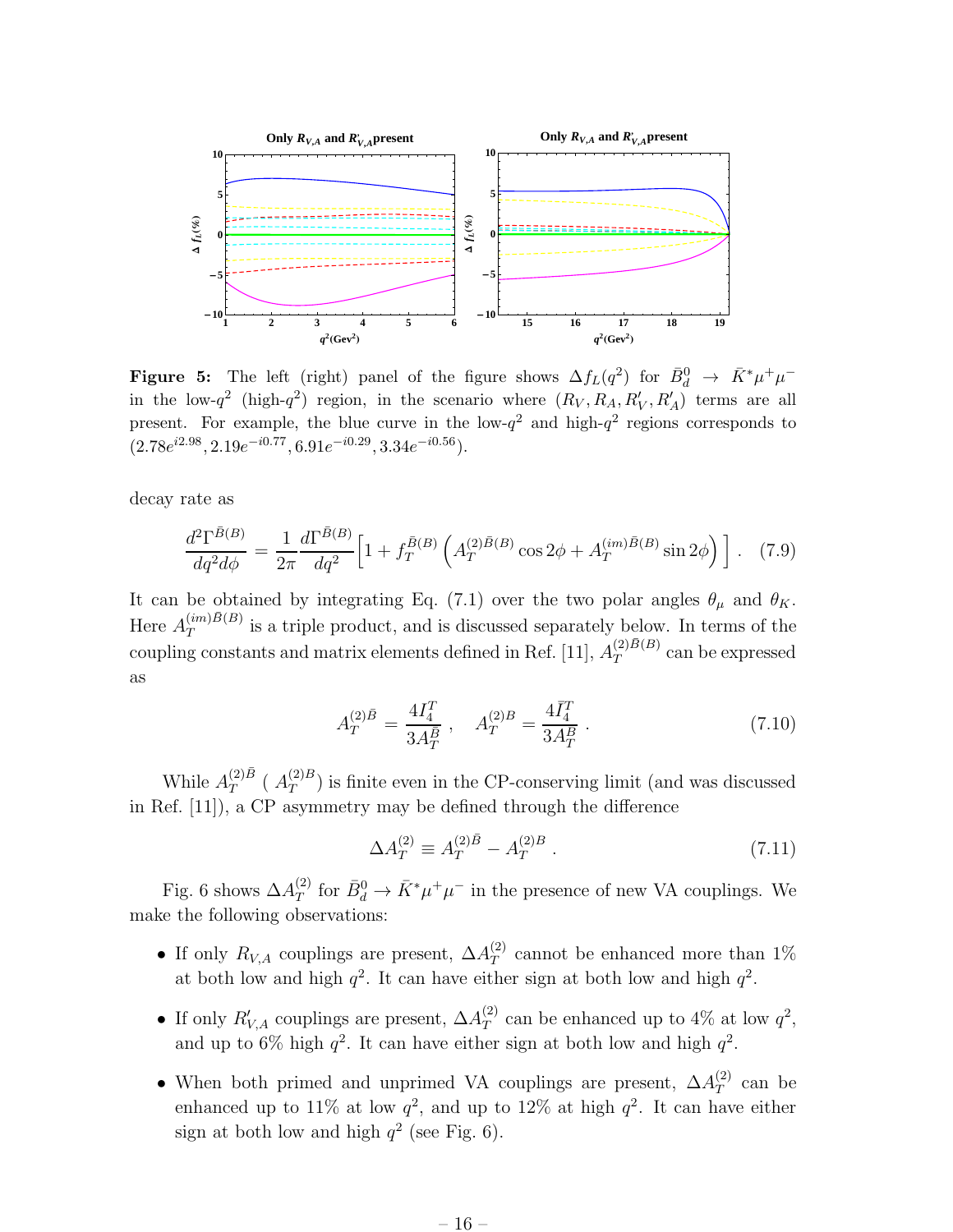

**Figure 6:** The left (right) panel of the figure shows  $\Delta A_T^{(2)}$  $T^{(2)}(q^2)$  for  $\bar{B}^0_d \to \bar{K}^* \mu^+ \mu^-$  in the low- $q^2$  (high- $q^2$ ) region, in the scenario where  $(R_V, R_A, R'_V, R'_A)$  terms are all present. The green line corresponds to the SM prediction. The other lines show predictions for some representative values of the NP parameters. For example, the blue curve in the low- $q^2$  and high- $q^2$  regions corresponds to  $(0.11e^{i2.18}, 2.66e^{-i1.31}, 4.3e^{i0.03}, 0.23e^{-i2.27})$  and  $(2.32e^{i2.51}, 4.89e^{i1.27}, 3.12e^{i0.42}, 0.14e^{-i1.55})$ , respectively.

The longitudinal-transverse asymmetry  $A_{LT}^{\bar{B}(B)}$  is defined through

$$
\frac{d^2\Gamma_{LT}^{\bar{B}(B)}}{dq^2d\phi} = \frac{d\Gamma^{\bar{B}(B)}}{dq^2} \left( A_{LT}^{(re)\bar{B}(B)}\cos\phi + A_{LT}^{(im)\bar{B}(B)}\sin\phi \right) ,\qquad (7.12)
$$

where

$$
\frac{d^2\Gamma_{LT}^{\bar{B}(B)}}{dq^2d\phi} = \int_0^1 d\cos\theta_K \frac{d^3\Gamma^{\bar{B}(B)}}{dq^2d\cos\theta_K d\phi} - \int_{-1}^0 d\cos\theta_K \frac{d^3\Gamma^{\bar{B}(B)}}{dq^2d\cos\theta_K d\phi} \,. \tag{7.13}
$$

Here  $A_{LT}^{(im)\bar{B}(B)}$  is a triple product, and is discussed separately below. In terms of the coupling constants and matrix elements defined in Ref. [11],  $A_{LT}^{(re)\bar{B}(B)}$  can be expressed as

$$
A_{LT}^{(re)\bar{B}} = \frac{I_3^{LT}}{4(A_L^{\bar{B}} + A_T^{\bar{B}})}, \quad A_{LT}^{(re)B} = -\frac{\bar{I}_3^{LT}}{4(A_L^B + A_T^B)}.
$$
(7.14)

Note that  $A_{LT}^{(re)B} = -A_{LT}^{(re)B}$  in the CP-conserving limit. Thus, a CP asymmetry may be defined through the sum

$$
\Delta A_{LT}(q^2) \equiv A_{LT}^{(re)\bar{B}}(q^2) + A_{LT}^{(re)B}(q^2) \,. \tag{7.15}
$$

We now assume the presence of new VA couplings. However, we find that these couplings cannot enhance  $\Delta A_{LT}(q^2)$  to more than 3% at both low and high  $q^2$ .

Note that  $\Delta A_{LT}(q^2)$  is related to the observable  $A_5^D$  in Ref. [24]:  $\Delta A_{LT}(q^2) \approx$  $A_5^D/4$ . Our limit of 3% on the maximum value of  $\Delta A_{LT}(q^2)$  is then consistent with the limit of 0.07 on the average value  $\langle A_5^D \rangle$  over the low- $q^2$  region, as calculated in Ref. [24].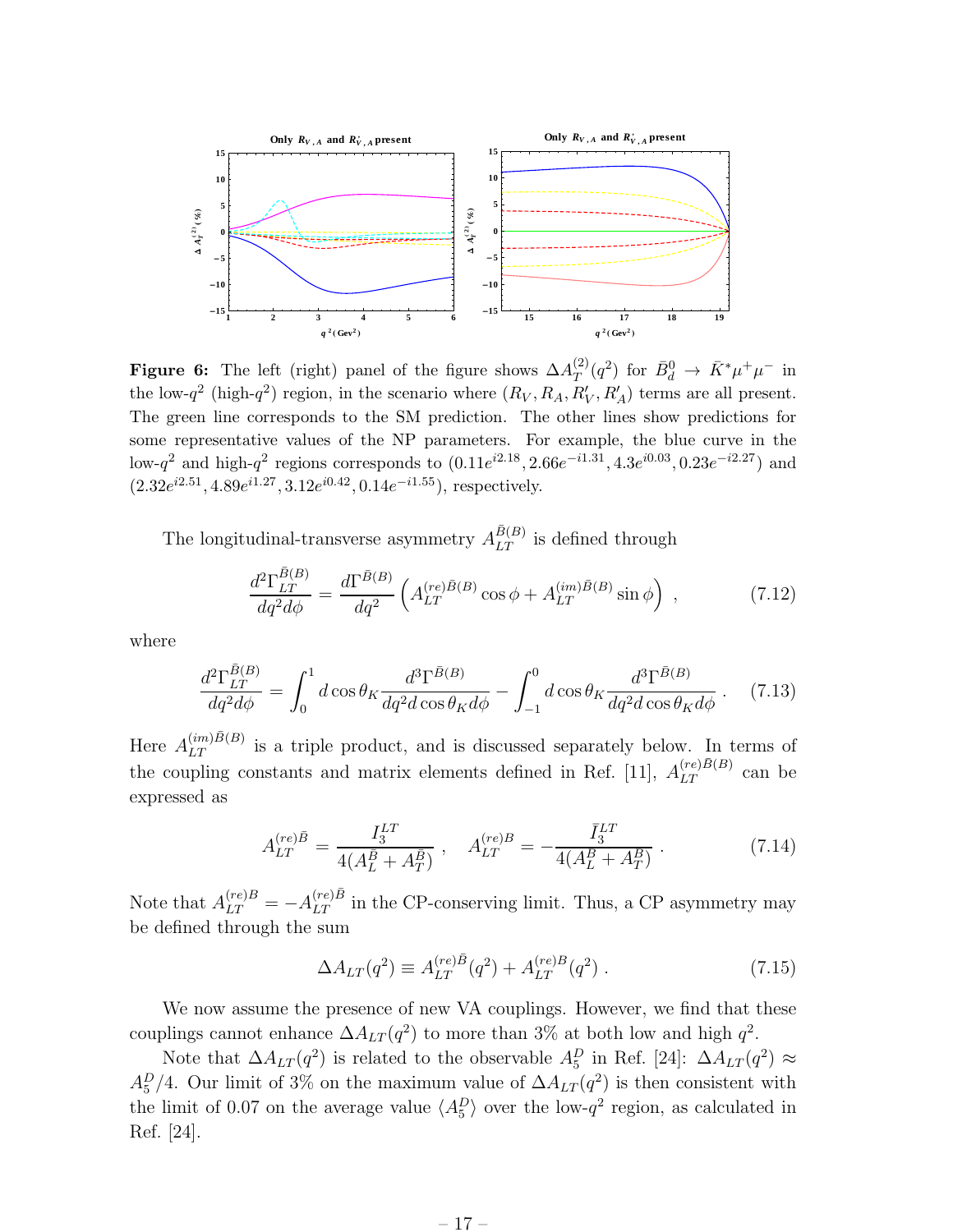#### 7.4 CP-violating triple-product asymmetries

In this subsection, we consider the triple products (TPs) in the decays  $\bar{B}^0 \to \bar{K}^{*0}(\to \bar{K}^0)$  $K^-\pi^+ \mu^+ \mu^-$  and  $B^0 \to K^{*0} (\to K^+\pi^-) \mu^+ \mu^-$ . For the decaying  $\bar{B}$  meson, the TP is proportional to  $(\hat{n}_K \times \hat{n}_\mu) \cdot \hat{n}_z$  in its rest frame, where the unit vectors are given in terms of the momenta of the final-state particles as

$$
\hat{n}_K = \frac{\hat{p}_{K^-} \times \hat{p}_{\pi^+}}{|\hat{p}_{K^-} \times \hat{p}_{\pi^+}|}, \quad \hat{n}_z = \frac{\hat{p}_{K^-} + \hat{p}_{\pi^+}}{|\hat{p}_{K^-} + \hat{p}_{\pi^+}|}, \quad \hat{n}_\mu = \frac{\hat{p}_{\mu^-} \times \hat{p}_{\mu^+}}{|\hat{p}_{\mu^-} \times \hat{p}_{\mu^+}|}.
$$
(7.16)

In terms of the azimuthal angle  $\phi$ , one gets

$$
\cos \phi = \hat{n}_K \cdot \hat{n}_\mu , \quad \sin \phi = (\hat{n}_K \times \hat{n}_\mu) \cdot \hat{n}_z , \qquad (7.17)
$$

and hence the quantities that are coefficients of  $\sin \phi$  (or of  $\sin 2\phi = 2 \sin \phi \cos \phi$ ) are the TPs.

As noted above, while the angular distribution for the  $\bar{B}$  decay involves  $\phi$ , for B it involves  $-\phi$ . Thus, the CP-violating triple-product asymmetry is proportional to the sum of  $\bar{B}$  and  $B$  TPs.

The first TP is  $A_T^{(im)\bar{B}(B)}$  $T^{(mn)B(D)}$ , introduced above in Eq. (7.9). In terms of the coupling constants and matrix elements defined in Ref. [11],  $A_T^{(im)\bar{B}(B)}$  $T^{(m)D(D)}$  can be written as

$$
A_T^{(im)\bar{B}} = \frac{4I_5^T}{3A_T^{\bar{B}}}, \quad A_T^{(im)B} = -\frac{4\bar{I}_5^T}{3A_T^B} \,. \tag{7.18}
$$

We observe that  $A_T^{(im)}$  depends only on the VA couplings. The CP-violating tripleproduct asymmetry is

$$
A_T^{(im)} = \frac{1}{2} (A_T^{(im)\bar{B}} + A_T^{(im)B}).
$$
\n(7.19)

Fig. 7 shows  $A_T^{(im)}$  $T_T^{(im)}(q^2)$  for  $\bar{B}_d^0 \to \bar{K}^* \mu^+ \mu^-$  in the presence of new VA couplings. We make the following observations:

- If only  $R_{V,A}$  couplings are present,  $A_T^{(im)}$  $\binom{(m)}{T}(q^2)$  can be enhanced up to 5% at low  $q^2$  and can have either sign. On the other hand,  $A_T^{(im)}$  $T^{(im)}(q^2)$  is almost same as the SM prediction ( $\simeq$  0) at high  $q^2$ .
- If only  $R'_{V,A}$  couplings are present,  $A_T^{(im)}$  $T(T^{(im)}(q^2))$  can be enhanced up to 49% at low  $q^2$ , and up to 46% at high  $q^2$ . It can have either sign at both low and high  $q^2$ .
- When both primed and unprimed VA couplings are present, the results for  $A_{T}^{(im)}$  $T^{(im)}(q^2)$  are almost the same as those obtained with only  $R'_{V,A}$  couplings (see Fig. 7).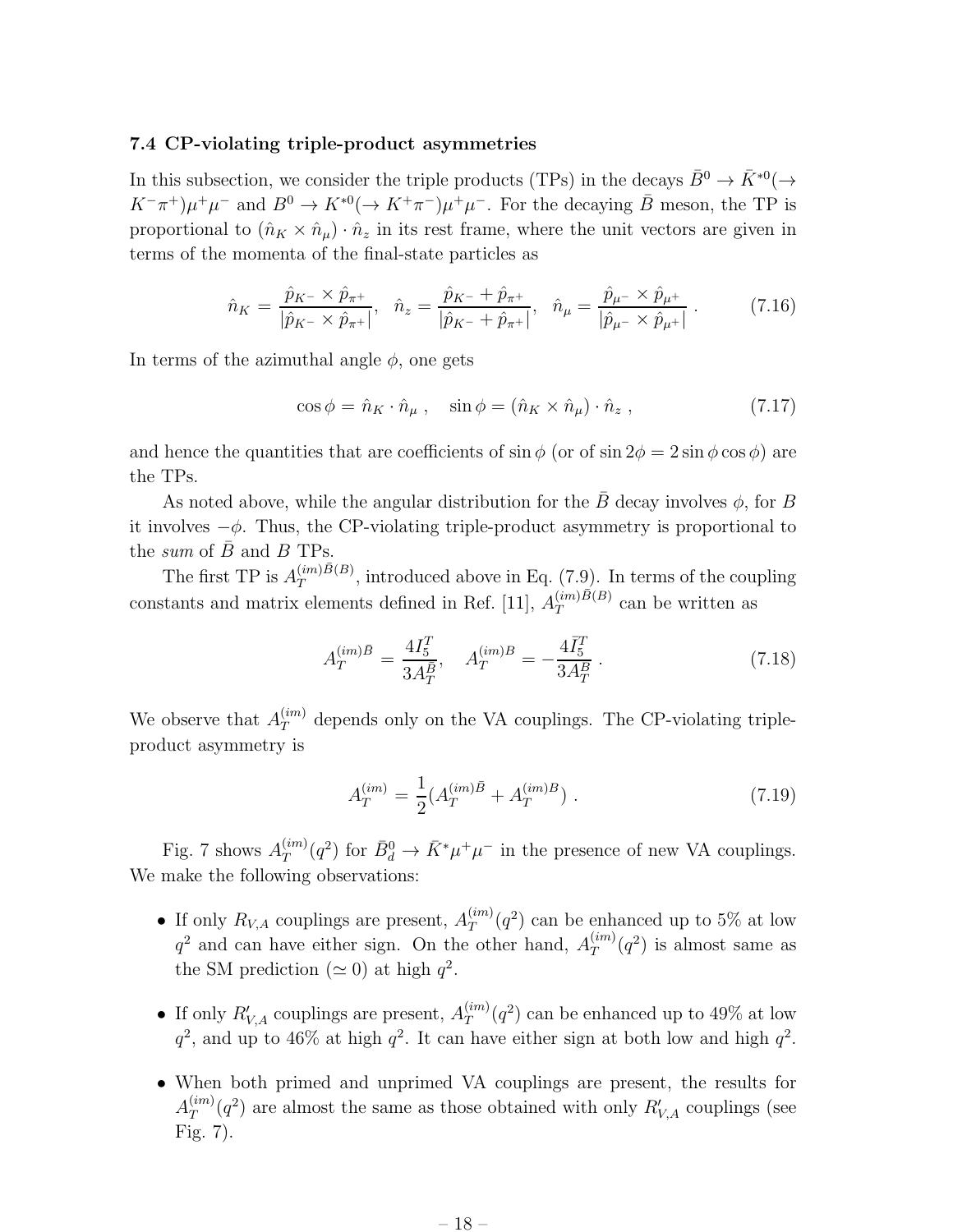

**Figure 7:** The left (right) panel of the figure shows  $A_T^{(im)}$  $T^{(im)}(q^2)$  for  $\bar{B}^0_d \to \bar{K}^* \mu^+ \mu^-$  in the low- $q^2$  (high- $q^2$ ) region, in the scenario where  $(R_V, R_A, R'_V, R'_A)$  terms are all present. The green line corresponds to the SM prediction. The other lines show predictions for some representative values of the NP parameters. For example, the blue curve in the low- $q^2$  and high- $q^2$  regions corresponds to  $(1.33e^{-i2.96}, 0.78e^{i2.47}, 0.83e^{-i0.27}, 3.15e^{i1.75})$  and  $(2.15e^{-i2.77}, 0.7e^{-i2.43}, 8.20e^{-i0.16}, 4.8e^{-i1.62})$ , respectively.

The second TP is  $A_{LT}^{(im)\bar{B}(B)}$ , introduced above in Eq. (7.12). In terms of the coupling constants and matrix elements defined in Ref. [11],  $A_{LT}^{(im)\bar{B}(B)}$  can be written as

$$
A_{LT}^{(im)\bar{B}} = \frac{I_4^{LT}}{4(A_L^{\bar{B}} + A_T^{\bar{B}})}, \quad A_{LT}^{(im)B} = \frac{\bar{I}_4^{LT}}{4(A_L^B + A_T^B)}.
$$
(7.20)

We observe that  $A_{LT}$  depends on the VA couplings, as well as on V-S and SP-T interference terms. The CP-violating triple-product asymmetry is

$$
A_{LT}^{(im)} = \frac{1}{2} (A_{LT}^{(im)\bar{B}} - A_{LT}^{(im)B}).
$$
\n(7.21)

Fig. 8 shows  $A_{LT}^{(im)}(q^2)$  for  $\bar{B}_d^0 \to \bar{K}^* \mu^+ \mu^-$  in the presence of new VA couplings. We make the following observations:

- If only  $R_{V,A}$  couplings are present,  $A_{LT}^{(im)}(q^2)$  can be enhanced up to 6% at very low  $q^2$ , and is almost same as the SM prediction ( $\approx 0$ ) at high  $q^2$ . It can have either sign at both low and high  $q^2$ .
- If only  $R'_{V,A}$  couplings are present,  $A_{LT}^{(im)}(q^2)$  can be enhanced up to 8% at low  $q^2$  and is almost same as the SM prediction ( $\approx 0$ ) at high  $q^2$ . It can have either sign at both low and high  $q^2$ .
- When both primed and unprimed VA couplings are present,  $A_{LT}^{(im)}(q^2)$  can be enhanced up to  $10\%$  at low  $q^2$  and up to  $0.5\%$  at high  $q^2$ . It can have either sign at both low and high  $q^2$  (see Fig. 8).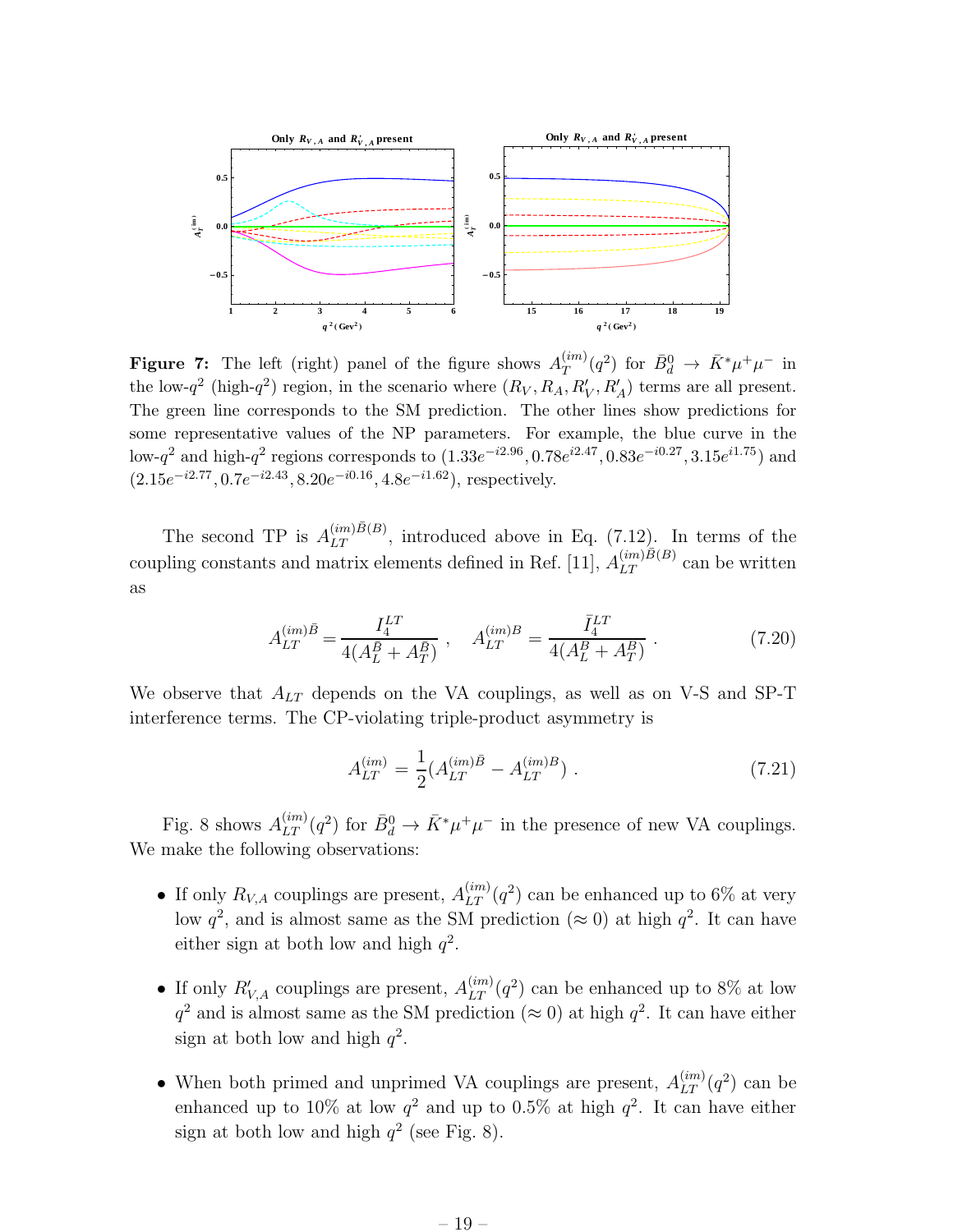

Figure 8: The figure shows  $A_{LT}^{(im)}(q^2)$  for  $\bar{B}_d^0 \to \bar{K}^* \mu^+ \mu^-$  in the low- $q^2$  region, in the scenario where  $(R_V, R_A, R'_V, R'_A)$  terms are all present. The green line corresponds to the SM prediction. The other lines show predictions for some representative values of the NP parameters. For example, the blue curve corresponds to  $(1.68e^{i1.92}, 2.27e^{i0.53}, 4.22e^{i0.28}, 0.14e^{-i1.91}).$ 

Note that  $A_{LT}^{(im)}(q^2)$  is related to the observable  $A_{L}^D$  in Ref. [24]:  $A_{LT}^{(im)}(q^2) \approx$  $A_7^D/8$ . Our limit of 10% on the maximum value of  $A_{LT}^{(im)}(q^2)$  is then consistent with the limit of 0.76 on the average value  $\langle A_7^D \rangle$  over the low- $q^2$  region, as calculated in Ref. [24]. However, in addition we present the full  $q^2$ -dependence of this quantity.

In principle,  $A_{LT}^{(im)\bar{B}(B)}$  can be generated due to NP SP-T interference. However, we find that the effect is tiny:  $A_{LT}^{(im)}(q^2)$  can be enhanced up to 0.4% at low  $q^2$  and can have either sign;  $A_{LT}^{(im)}(q^2)$  is same as the SM ( $\simeq$  0) at high  $q^2$ .

### 8. Discussion and summary

Even after the successful start of the LHC that will search for new physics (NP) at the TeV scale and beyond, B decays still remain one of the best avenues of detecting indirect NP signals. The copious amount of data on  $B$  decays, expected from future experiments like the LHC and super- $B$  factories, will allow us to explore in detail many decay modes that are currently considered to be rare. The combined analysis of many such decay modes will allow us to look for NP in a model-independent manner.

We consider all possible Lorentz structures of new physics (NP) in the  $b \rightarrow$  $s\mu^+\mu^-$  transition, and analyze their effects on the CP-violating observables in (i)  $\bar{B}^0_s \to \mu^+ \mu^-$ , (ii)  $\bar{B}^0_d \to X_s \mu^+ \mu^-$ , (iii)  $\bar{B}^0_s \to \mu^+ \mu^- \gamma$ , (iv)  $\bar{B}^0_d \to \bar{K} \mu^+ \mu^-$ , (v)  $\bar{B}^0_d \to$  $\bar{K}^* \mu^+ \mu^-$ , and their CP-conjugate modes. These are the same modes we explored in the companion paper [11], where we considered only CP-conserving quantities. We find that for  $\bar{B}_s^0 \to \mu^+\mu^-$ , the only CP-violating quantities that can be constructed even in principle require the measurement of muon polarization, a task not possible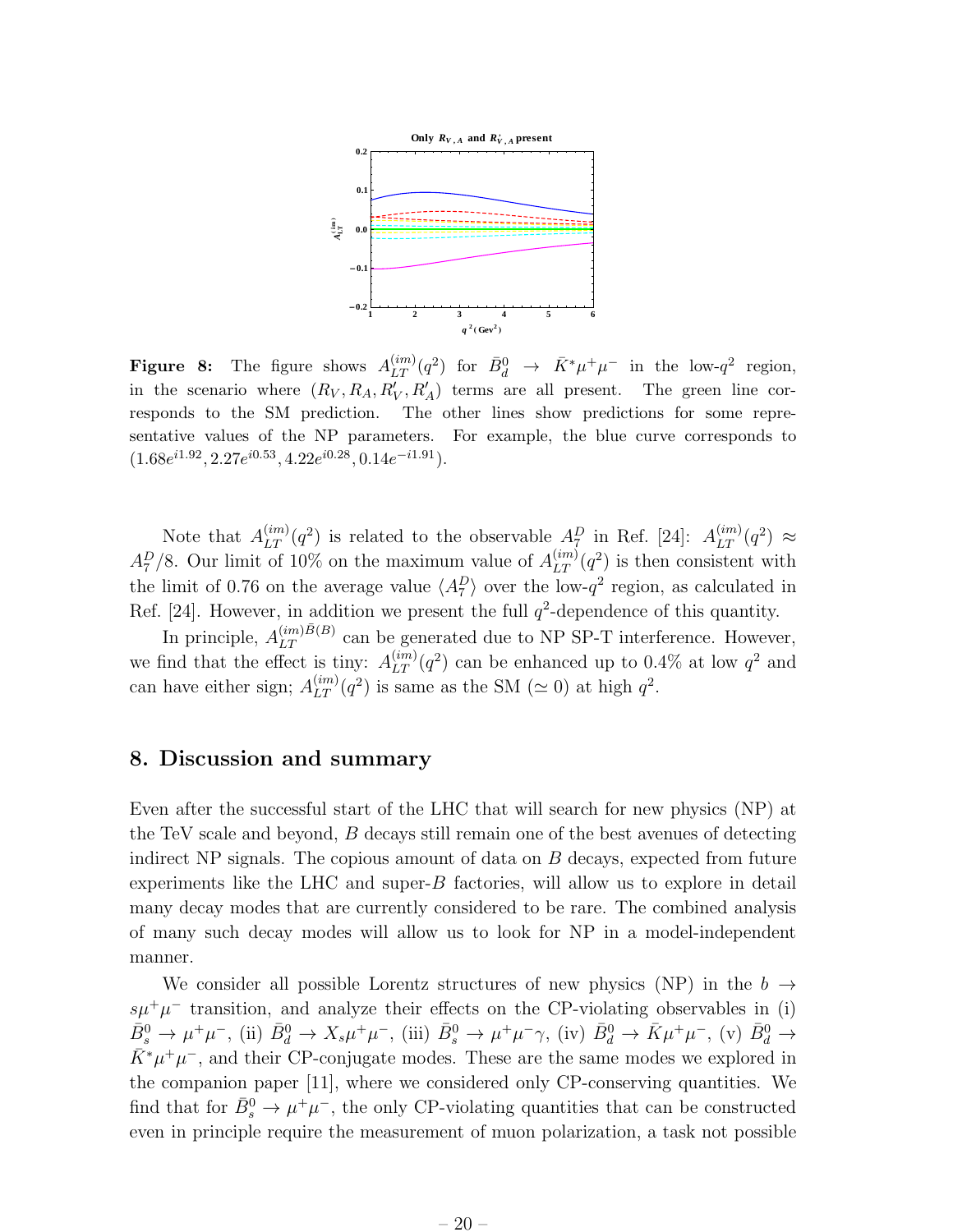in foreseeable detectors. Therefore, we do not dwell on this mode further. For the rest of the modes, we focus on

- CP violation in the differential branching ratio  $(A_{CP})$ , and
- CP violation in the forward-backward asymmetry  $(\Delta A_{FB})$ .

In addition, for  $\bar{B}_d^0 \to \bar{K}^* \mu^+ \mu^-$ , we analyze

- the CP asymmetry in the longitudinal polarization fraction  $(\Delta f_L)$ ,
- the CP asymmetries  $\Delta A_T^{(2)}$  $T$  and  $\Delta A_{LT}$  arising in the angular distributions, and
- the triple-product (TP) CP asymmetries  $\Delta A_T^{(im)}$  $T^{(im)}$  and  $\Delta A_{LT}^{(im)}$ .

We determine the constraints on the coupling constants in the effective NP operators by using the currently available data. On the basis of these limits and general arguments, we expect that the CP-violating quantities in most of the modes can only be sensitive to the vector-axial vector (VA) couplings, while the scalar-pseudoscalar (SP) and the tensor (T) NP operators can only contribute, if at all, to certain TP asymmetries. Our later detailed exploration of the allowed parameter space for all the NP couplings vindicates this argument. The effects of SP and T NP operators are therefore discussed only briefly in this paper.

On the other hand, the VA operators can have a significant impact on the CPviolating observables. (See Table 1). The SM predicts  $A_{CP}(q^2) \leq 10^{-3}$  for all the modes, while VA NP operators allow this quantity to be as large as  $\sim 10\%$  (for  $\bar{B}^0_d \to X_s \mu^+ \mu^-$ ,  $\bar{B}^0_d \to \bar{K} \mu^+ \mu^-$  and  $\bar{B}^0_d \to \bar{K}^* \mu^+ \mu^-$ ) and even up to ~ 30% for  $\bar{B}_s^0 \to \mu^+ \mu^- \gamma$ . Even  $\Delta A_{FB}$ , expected to be  $\leq 10^{-4}$  in the SM, can be enhanced up to ~10% (for  $\bar{B}_d^0 \to X_s \mu^+ \mu^-$ ) and up to ~40% (for  $\bar{B}_s^0 \to \mu^+ \mu^- \gamma$ ). While  $\Delta A_{FB}$ in  $\bar{B}_d^0 \to \bar{K} \mu^+ \mu^-$  stays zero even with VA NP, its value in  $\bar{B}_d^0 \to \bar{K}^* \mu^+ \mu^-$  may be enhanced to ~10% from its SM expectation of  $\leq 10^{-4}$ .

In  $\bar{B}_d^0 \to \bar{K}^* \mu^+ \mu^-$  the SM predicts  $\Delta f_L \leq 10^{-4}$ , while VA NP operators allow this quantity to be enhanced up to  $\sim 10\%$ .  $\Delta A_T^{(2)}$  $T^{(2)}, \Delta A_{LT}, A_T^{(im)}$  $T^{(im)}$  and  $A_{LT}^{(im)}$  are all zero in the SM. VA NP operators can enhance  $\Delta A_T^{(2)}$  up to  $\sim 12\%$ ,  $A_T^{(im)}$  $T^{(im)}$  even up to ~ 50%, and  $A_{LT}^{(im)}$  up to ~ 10%.  $\Delta A_{LT}$  can not be enhanced more than ~ 3% even in the presence of VA NP operators. Note that while in almost all the cases the impact of the left-handed VA NP couplings  $R_{V,A}$  is dominant, for the TP asymmetry  $\Delta A_T^{(im)}$  $T^{(m)}$ , the  $R'_{V,A}$  couplings play a dominating role.

TP's can also be generated by NP-NP interference. However, we do not find large effects. The interference of SP-T operators can increase  $A_{LT}^{(im)}(q^2)$  up to only  $0.4\%$  at low  $q^2$ .

It is quite possible that if the NP is of the VA type, its presence would first be indicated through the CP-conserving/CP-averaged quantities considered in Ref. [11]. However, the CP-violating signals considered in this paper are so robust (orders of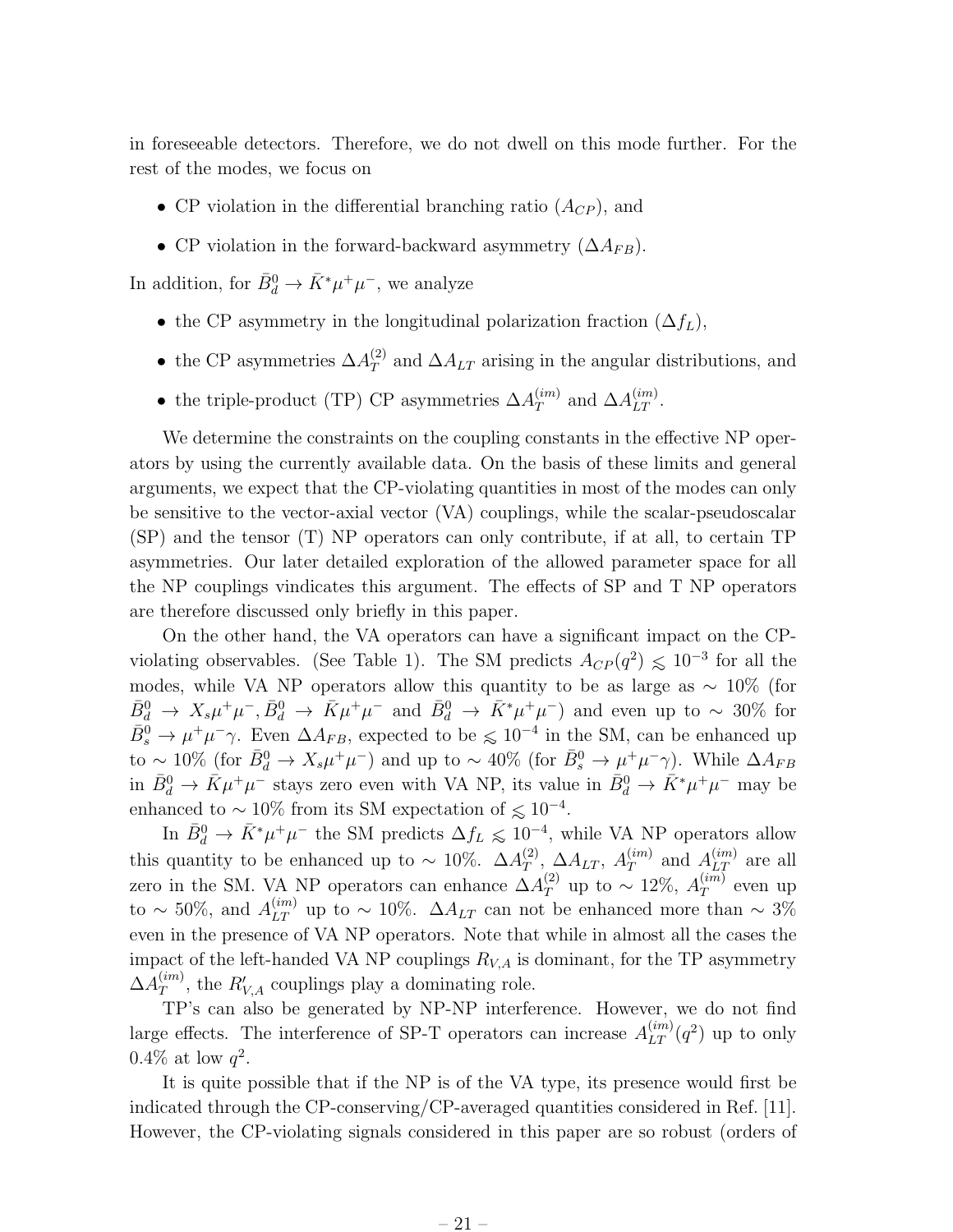| Observable                                                                                 | <b>SM</b>                                                                                                                                                                                                                                                              | Only new VA                      | Only new SP                             | Only new T                          |
|--------------------------------------------------------------------------------------------|------------------------------------------------------------------------------------------------------------------------------------------------------------------------------------------------------------------------------------------------------------------------|----------------------------------|-----------------------------------------|-------------------------------------|
| $\bar{B}_d^0 \to X_s \mu^+ \mu^-$<br>$A_{\rm CP}$<br>$\Delta A_{FB}$                       | • $10^{-3} \rightarrow 10^{-4}$   • $(6 \rightarrow 12)\%$<br>$(\text{low} \rightarrow \text{high } q^2)$ $(\text{low} \rightarrow \text{high } q^2)$<br>$10^{-4} \rightarrow 10^{-5}$ $\bullet$ $(3 \rightarrow 12)\%$<br>$(\text{low} \rightarrow \text{high } q^2)$ | (low- $\rightarrow$ high $q^2$ ) | $\bullet$ Marginal S<br>$\bullet < 1\%$ | • Marginal $S/E$<br>No effect       |
| $\bar{B}_s^0 \to \mu^+ \mu^- \gamma$<br>$A_{\rm CP}$<br>$\Delta A_{FB}$                    | • $10^{-3} \rightarrow 10^{-4}$   • $(30 \rightarrow 13)\%$<br>(low $\rightarrow$ high $q^2$ ) (low $\rightarrow$ high $q^2$ )<br>$10^{-4} \rightarrow 10^{-5}$ $\bullet$ $(40 \rightarrow 18)\%$<br>$(\text{low} \rightarrow \text{high } q^2)$                       | $\int$ (low ->high $q^2$ )       | No effect<br>No effect                  | $\bullet < 1\%$<br>$\bullet < 1\%$  |
| $\overline{B_d^0} \rightarrow \overline{K} \mu^+ \mu^-$<br>$A_{\rm CP}$<br>$\Delta A_{FB}$ | • $10^{-3} \rightarrow 10^{-4}$   • $(7 \rightarrow 12)\%$<br>$(\text{low} \rightarrow \text{high } q^2)$ $(\text{low} \rightarrow \text{high } q^2)$<br>Zero                                                                                                          | No effect                        | $\bullet$ Marginal S<br>$\bullet < 1\%$ | $\bullet$ Marginal S/E<br>No effect |
| $\bar{B}_d^0 \rightarrow \bar{K}^* \mu^+ \mu^-$<br>$A_{\rm CP}$                            | • $10^{-3} \rightarrow 10^{-4}$   • $(9 \rightarrow 14)\%$<br>(low $\rightarrow$ high $q^2$ ) (low $\rightarrow$ high $q^2$ )                                                                                                                                          |                                  | No effect                               | $\bullet < 1\%$                     |
|                                                                                            | $\Delta A_{FB}$   $\bullet$ 10 <sup>-4</sup> $\rightarrow$ 10 <sup>-6</sup>   $\bullet$ (6 $\rightarrow$ 19)%<br>(low $\rightarrow$ high $q^2$ ) (low $\rightarrow$ high $q^2$ )                                                                                       |                                  | No effect                               | $\bullet < 1\%$                     |
|                                                                                            | $\Delta f_L$ $\bullet$ 10 <sup>-4</sup> $\rightarrow$ 10 <sup>-7</sup> $\bullet$ (9 $\rightarrow$ 16)%<br>(low $\rightarrow$ high $q^2$ ) (low $\rightarrow$ high $q^2$ )                                                                                              |                                  | No effect                               | $\bullet < 1\%$                     |
| $\Delta A_T^{(2)}$                                                                         | Zero                                                                                                                                                                                                                                                                   | $\bullet \sim 12\%$              | No effect                               | No effect                           |
| $\Delta A_{LT}$                                                                            | Zero                                                                                                                                                                                                                                                                   | $\bullet < 3\%$                  | No effect                               | No effect                           |
| $A_T^{(im)}$                                                                               | Zero                                                                                                                                                                                                                                                                   | $\bullet \sim 50\%$              | No effect                               | No effect                           |
| $A_{LT}^{\left( {im} \right)}$                                                             | Zero                                                                                                                                                                                                                                                                   | $\bullet \sim 10\%$              | No effect                               | No effect                           |

Table 1: The effect of NP couplings on observables. E: enhancement, S: suppression. The numbers given are optimistic estimates.

magnitude more than the SM predictions) that these may be the ones that will unambiguously establish the presence of NP of the VA kind. Moreover, hadronic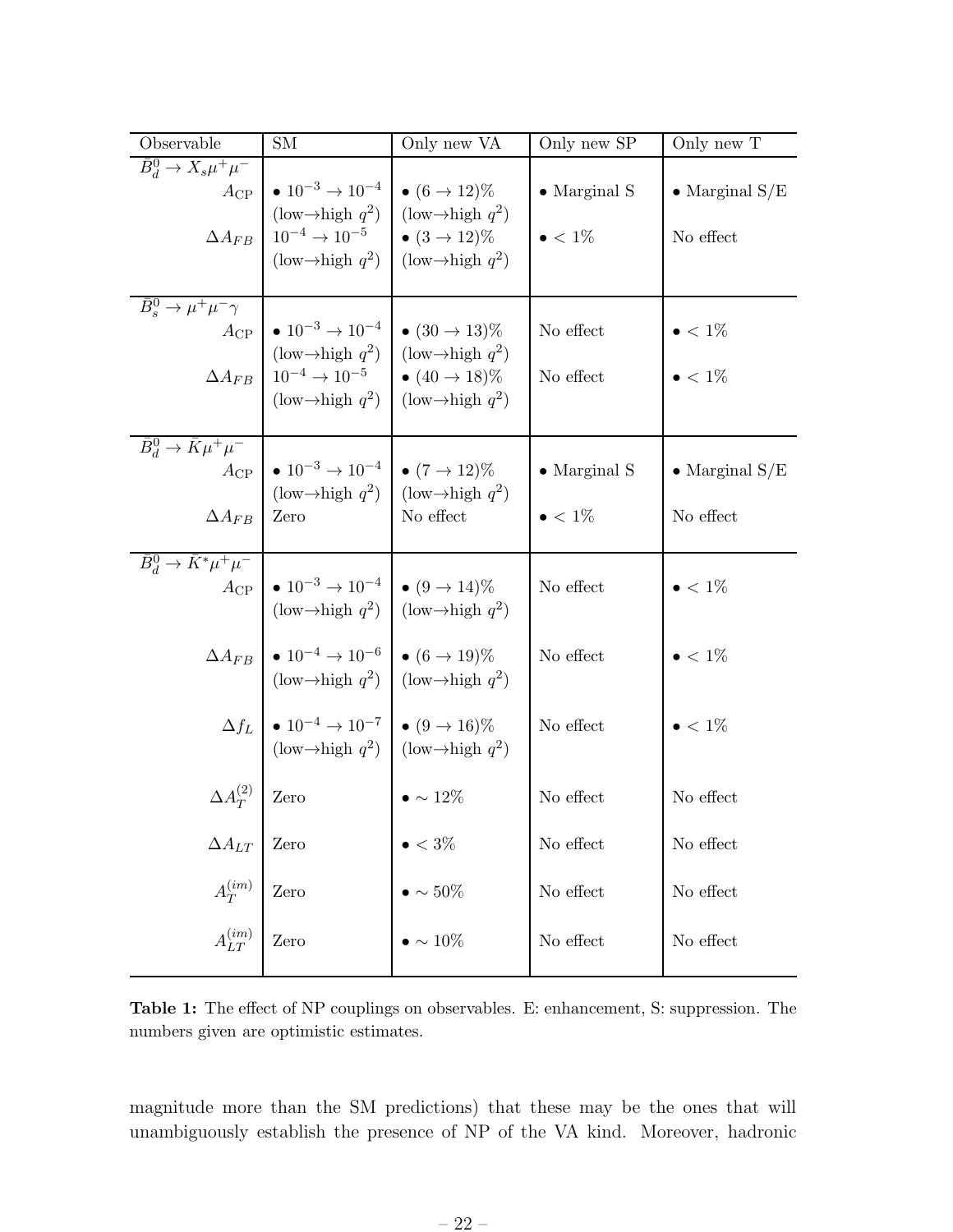uncertainties play a very minor role in the CP-violating asymmetries considered in this paper. A combined analysis of CP-violating and CP-conserving signals may allow even the determination of the magnitudes and phases of the NP coupling constants, in addition to confirming the NP Lorentz structure.

### Acknowledgments

We thank S. Uma Sankar for helpful collaboration on several parts of this analysis. The work of AKA and DL was financially supported by NSERC of Canada. The work of A. Datta and M. Duraisamy was supported by the US-Egypt Joint Board on Scientic and Technological Co-operation award (Project ID: 1855) administered by the US Department of Agriculture.

### References

- [1] B. Aubert et al. [BABAR Collaboration], "Rates, polarizations, and asymmetries in charmless vector-vector B meson decays," Phys. Rev. Lett. 91 (2003) 171802 [arXiv:hep-ex/0307026].
- [2] K. F. Chen et al. [Belle Collaboration], "Measurement of branching fractions and polarization in  $B \to \phi K^{(*)}$  decays," Phys. Rev. Lett. **91** (2003) 201801 [arXiv:hep-ex/0307014].
- [3] J. T. Wei et al. [BELLE Collaboration], "Measurement of the Differential Branching Fraction and Forward-Backword Asymmetry for B  $B \to K^* l^+ l^-$ ," Phys. Rev. Lett. 103 (2009) 171801 [arXiv:0904.0770 [hep-ex]].
- [4] B. Aubert et al. [BABAR Collaboration], "Angular Distributions in the Decays  $B \to K^* \ell^+ \ell^-,$ " Phys. Rev. **D 79** (2009) 031102 [arXiv:0804.4412 [hep-ex]].
- [5] A. K. Alok, A. Dighe, D. Ghosh, D. London, J. Matias, M. Nagashima and A. Szynkman, "New-physics contributions to the forward-backward asymmetry in B  $\rightarrow$  K<sup>\*</sup> mu+ mu-," *J. High Energy Phys.* **1002** (2010) 053 [arXiv:0912.1382 [hep-ph]].
- [6] H. Y. Cheng, C. K. Chua and A. Soni, "CP-violating asymmetries in B0 decays to  $K+ K- K0(S)(L)$  and  $K0(S) K0(S) K0(S)(L)$ ," Phys. Rev. **D** 72 (2005) 094003 [hep-ph/0506268].
- [7] G. Buchalla, G. Hiller, Y. Nir and G. Raz, "The pattern of CP asymmetries in  $b \rightarrow s$ transitions," J. High Energy Phys. 0509 (2005) 074 [hep-ph/0503151].
- [8] E. Lunghi and A. Soni, "Hints for the scale of new CP-violating physics from B-CP anomalies," J. High Energy Phys. 0908 (2009) 051 [arXiv:0903.5059 [hep-ph]].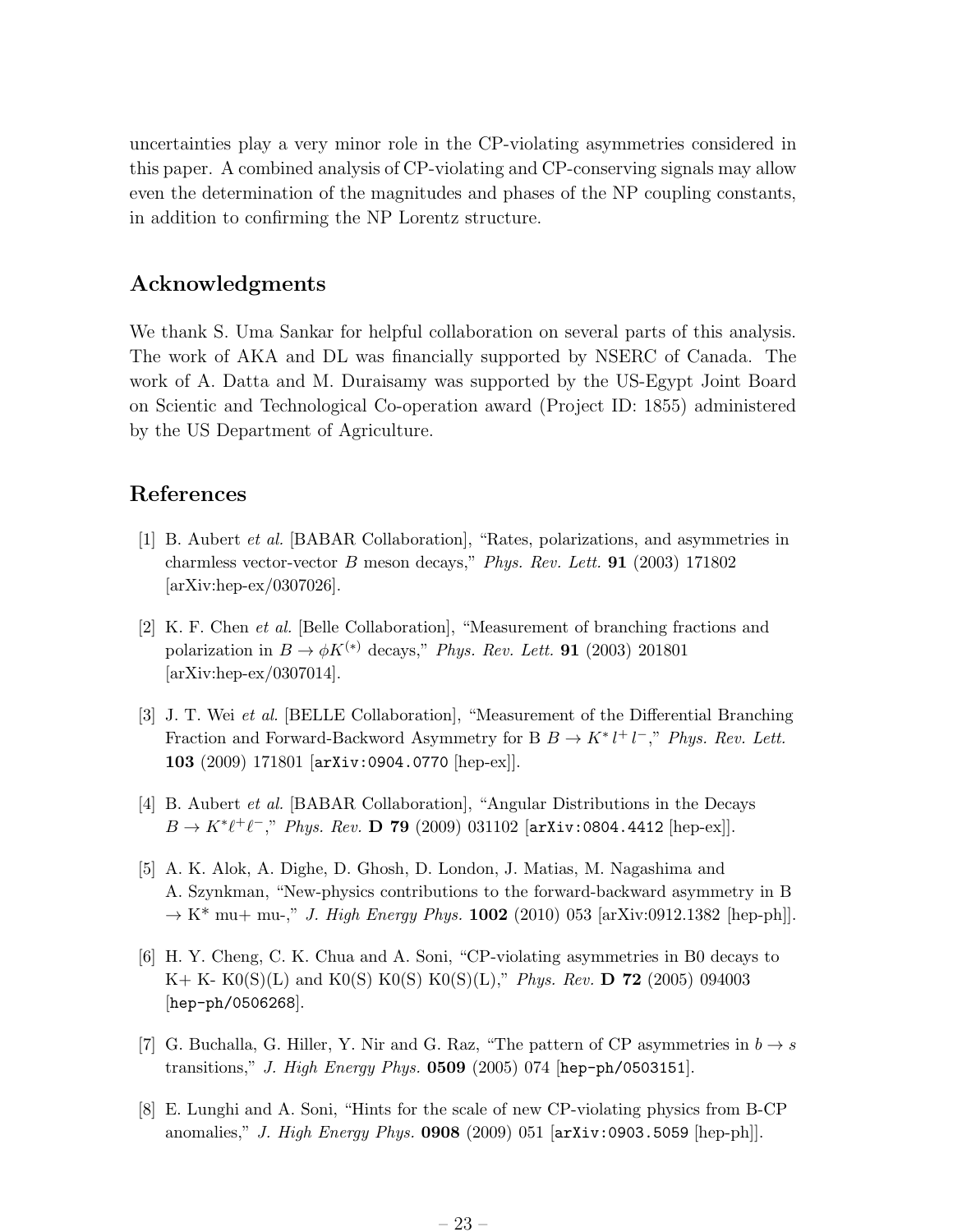- [9] T. Aaltonen et al. (CDF Collaboration), V. M. Abazov et al. (DØ Collaboration), "Combination of DØ and CDF Results on  $\Delta\Gamma_s$  and the CP-Violating Phase  $\beta_s^{J/\psi\phi}$ ," CDF Note No. CDF/PHYS/BOTTOM/CDFR/9787, 2009; D0 Note No. 5928-CONF, 2009.
- [10] V. M. Abazov et al. [The D0 Collaboration], "Evidence for an anomalous like-sign dimuon charge asymmetry," arXiv:1005.2757 [hep-ex].
- [11] A. K. Alok, A. Datta, A. Dighe, M. Duraisamy, D. Ghosh, D. London and S. U. Sankar, "New Physics in  $b \to s\mu^+\mu^-$ : CP-Conserving Observables", arXiv:1008.2367 [hep-ph].
- [12] D. S. Du and M. Z. Yang, "CP violation for  $B \to X_s \ell^+ \ell^-$  including long distance effects," Phys. Rev. D 54, 882 (1996) [arXiv:hep-ph/9510267].
- [13] T. M. Aliev, D. A. Demir, E. Iltan and N. K. Pak, "The CP Asymmetry in  $b \to s l^+ l^-$  Decay," Phys. Rev. D 54, 851 (1996) [arXiv:hep-ph/9511352].
- [14] S. Fukae, "CP asymmetry of  $B \to X(s)$  lepton+ lepton- in low invariant mass region," Phys. Rev. D 64, 054010 (2001) [arXiv:hep-ph/0102041].
- [15] A. K. Alok, A. Dighe and S. Ray, "CP asymmetry in the decays  $B \to (X_s, X_d)\mu^+\mu^$ with four generations," Phys. Rev. D **79**, 034017 (2009) [arXiv:0811.1186 [hep-ph]].
- [16] A. Soni, A. K. Alok, A. Giri, R. Mohanta and S. Nandi, "SM with four generations: Selected implications for rare B and K decays," Phys. Rev. D 82, 033009 (2010) [arXiv:1002.0595 [hep-ph]].
- [17] I. Balakireva, D. Melikhov, N. Nikitin and D. Tlisov, "Forward-backward and CP-violating asymmetries in rare  $B_{d,s} \to (V,\gamma)l^+l^-$  decays," Phys. Rev. D 81, 054024 (2010) [arXiv:0911.0605 [hep-ph]].
- [18] I. Balakireva, N. Nikitin and D. Tlisov, "Asymmetries in Rare Radiative Leptonic and Semileptonic Decays of B-Mesons," Yad. Fiz. 73, 1762 (2010) [Phys. Atom. Nucl. 73, 1713 (2010)].
- [19] T. M. Aliev, S. R. Choudhury, A. S. Cornell and N. Gaur, "CP violation in the  $B \to K l^+ l^-$  decay," Eur. Phys. J. C 49, 657 (2007) [arXiv:hep-ph/0506188].
- [20] F. Kruger, L. M. Sehgal, N. Sinha and R. Sinha, "Angular distribution and CP asymmetries in the decays  $\bar{B} \to K^-\pi^+e^-e^+$  and  $\bar{B} \to \pi^-\pi^+e^-e^+$ ," Phys. Rev. D 61, 114028 (2000) [Erratum-ibid. D 63, 019901 (2001)] [arXiv:hep-ph/9907386].
- [21] T. M. Aliev, D. A. Demir and M. Savci, "Probing the sources of CP violation via  $B \to K^* \ell^+ \ell^-$  decay," Phys. Rev. D 62, 074016 (2000) [arXiv:hep-ph/9912525].
- [22] G. Buchalla, G. Hiller and G. Isidori, "Phenomenology of nonstandard Z couplings in exclusive semileptonic  $b \rightarrow s$  transitions," Phys. Rev. D 63, 014015 (2000) [arXiv:hep-ph/0006136].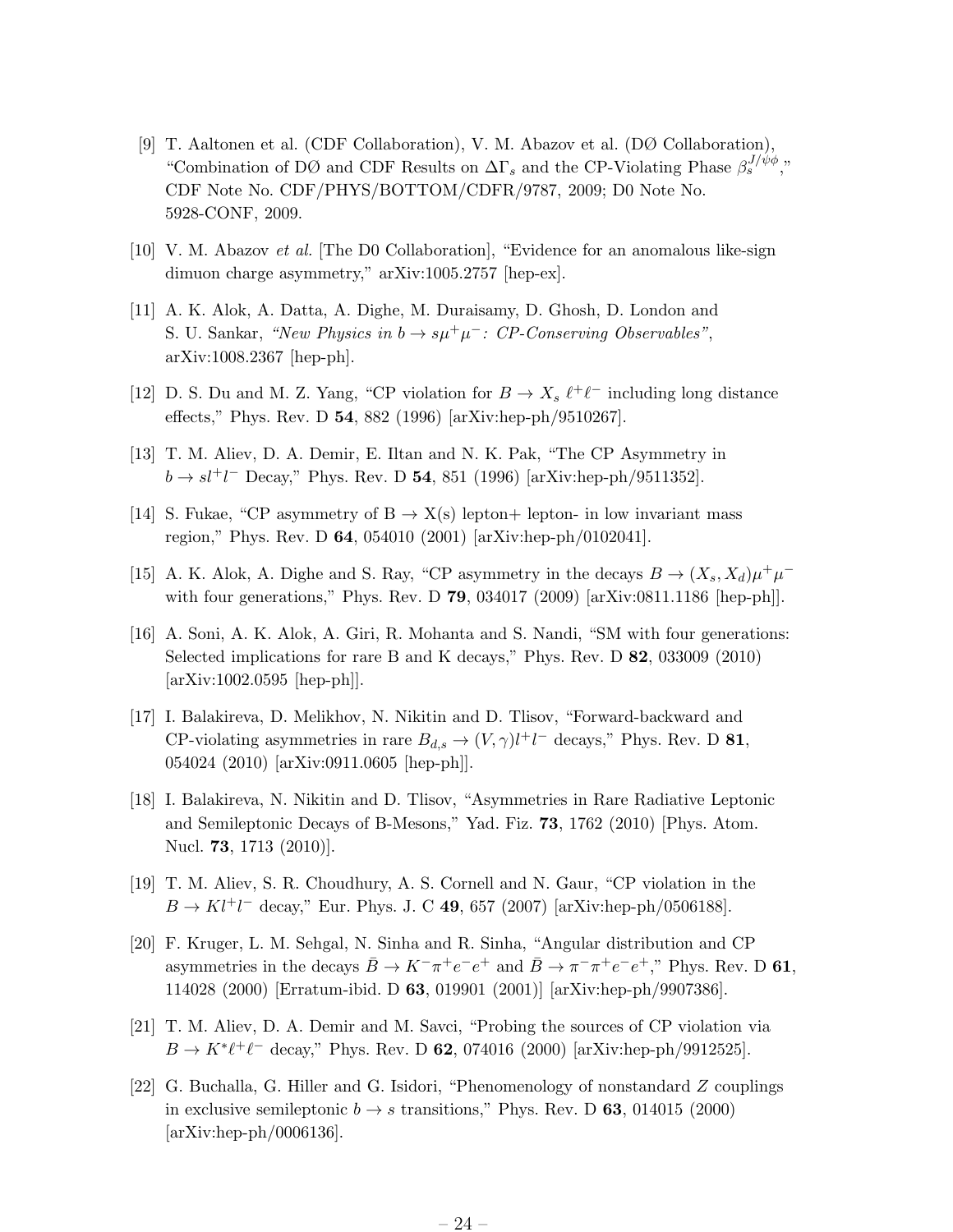- [23] F. Kruger and E. Lunghi, "Looking for novel CP violating effects in  $\bar{B} \to K^* \ell^+$ lepton-", Phys. Rev. D 63 (2001) 014013 [hep-ph/0008210];
- [24] C. Bobeth, G. Hiller and G. Piranishvili, "CP Asymmetries in bar  $B \to \bar{K}^* (\to \bar{K}\pi) \bar{\ell} \ell$  and Untagged  $\bar{B}_s$ ,  $B_s \to \phi (\to K^+K^-) \bar{\ell} \ell$  Decays at NLO," JHEP 0807, 106 (2008) [arXiv:0805.2525 [hep-ph]].
- [25] W. Altmannshofer, P. Ball, A. Bharucha, A. J. Buras, D. M. Straub and M. Wick, "Symmetries and Asymmetries of  $B \to K^* \mu^+ \mu^-$  Decays in the Standard Model and Beyond," J. High Energy Phys. 0901 (2009) 019 [arXiv:0811.1214 [hep-ph]].
- [26] U. Egede, T. Hurth, J. Matias, M. Ramon and W. Reece, "New physics reach of CP violating observables in the decay  $B \to K^* l^+ l^-$ ," PoS E **PS-HEP2009**, 184 (2009) [arXiv:0912.1349 [hep-ph]].
- [27] U. Egede, T. Hurth, J. Matias, M. Ramon and W. Reece, "New physics reach of the decay mode  $\bar{B} \to \bar{K}^{*0} \ell^+ \ell^-$ ," JHEP 1010, 056 (2010) [arXiv:1005.0571 [hep-ph]].
- [28] C. Bobeth, G. Hiller, D. van Dyk, JHEP 1107, 067 (2011). [arXiv:1105.0376 [hep-ph]].
- [29] C. Bobeth, M. Misiak and J. Urban, "Photonic penguins at two loops and  $m_t$ -dependence of BR(B  $\rightarrow X_s$  l+ l-)," *Nucl. Phys.* **B 574** (2000) 291 [hep-ph/9910220].
- [30] C. Amsler et al. [Particle Data Group], "Review of particle physics," Phys. Lett. B 667 (2008) 1.
- [31] E. Barberio et al. [Heavy Flavor Averaging Group], "Averages of b−hadron and c−hadron Properties at the End of 2007," arXiv:0808.1297 [hep-ex], and online update at http://www.slac.stanford.edu/xorg/hfag
- [32] T. Huber, T. Hurth and E. Lunghi, "Logarithmically Enhanced Corrections to the Decay Rate and Forward Backward Asymmetry in  $\bar{B} \to X_s \ell^+ \ell^-,$ " Nucl. Phys. **B** 802 (2008) 40 [arXiv:0712.3009 [hep-ph]].
- [33] See, for example, A. Datta and D. London, "Triple-product correlations in  $B \to V1$ V2 decays and new physics," Int. J. Mod. Phys. A 19, 2505 (2004) [arXiv:hep-ph/0303159].
- [34] A. Datta and D. London, "Measuring new-physics parameters in B penguin decays," Phys. Lett. B 595, 453 (2004) [arXiv:hep-ph/0404130].
- [35] A. J. Buras and M. Munz, "Effective Hamiltonian for  $B \to X_s l^+ l^-$  beyond leading logarithms in the NDR and HV schemes", Phys. Rev. D 52, 186 (1995) [arXiv:hep-ph/9501281].
- [36] D. Melikhov and N. Nikitin, "Rare radiative leptonic decays  $B_{d,s} \to l+1$  gamma," Phys. Rev. D 70 (2004) 114028 [arXiv:hep-ph/0410146].